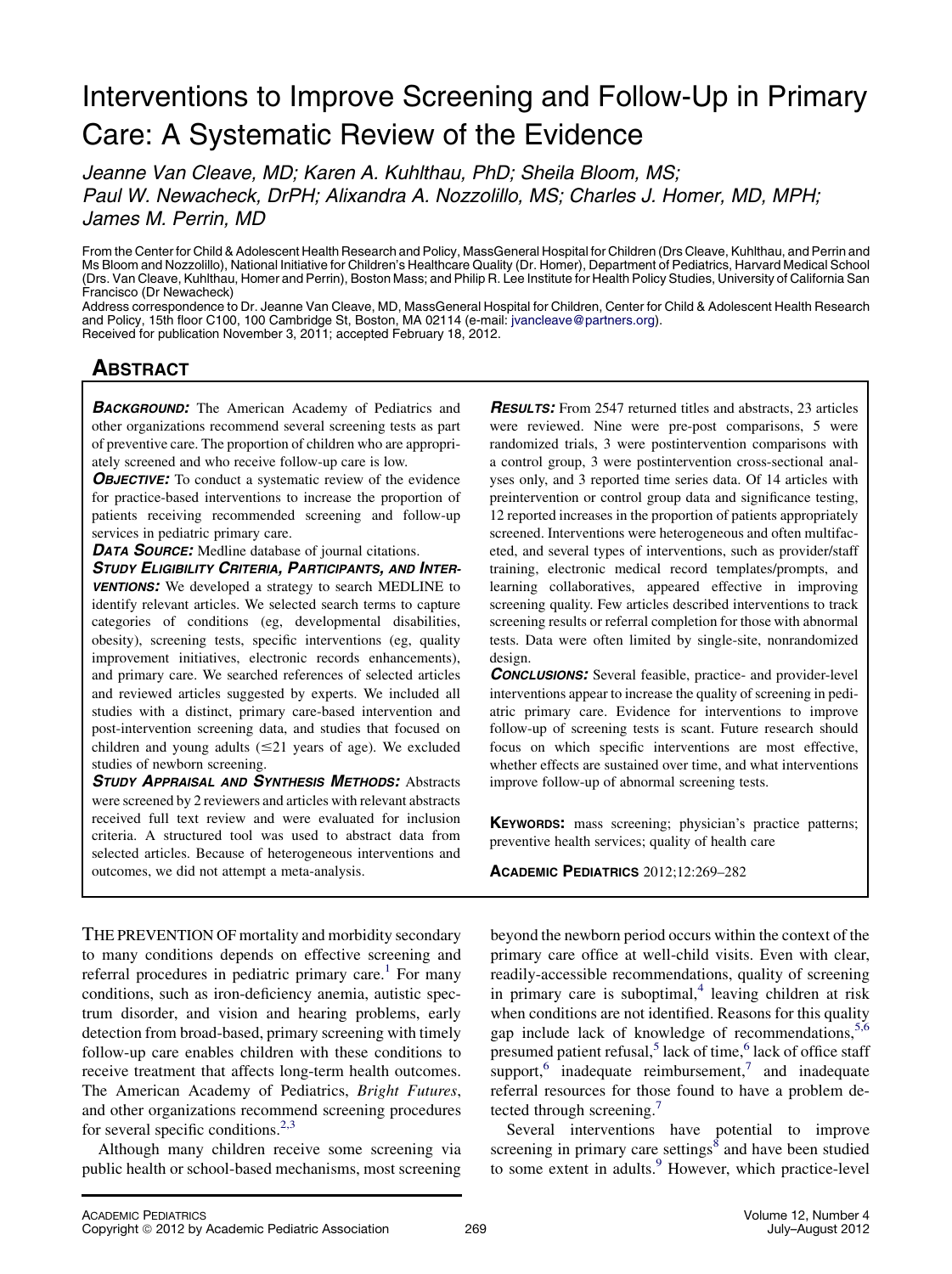<span id="page-1-0"></span>interventions are most effective for improving screening in pediatric primary care is not known. Interventions in pediatrics may have a different impact compared with adult populations, for several reasons.<sup>[10](#page-11-0)</sup> First, children generally seek health care and make decisions through a proxy, usually a parent. Second, children undergo more rapid developmental changes, and screening recommendations change with each well-child visit. Third, most conditions for which children are screened are not thought of as potentially life-threatening, in contrast to cancer screening in adults, which may affect the importance providers and parents place on screening in children. Examining interventions that improve receipt of recommended screening in pediatrics may help physicians and policymakers identify changes most likely to benefit a broader population and may inform a research agenda to address questions about how to improve the quality of screening in pediatric practices.

We undertook this systematic review as part of a larger project to examine evidence regarding 6 core objectives of the Maternal and Child Health Bureau<sup>[11](#page-11-0)</sup> for care for children with special health care needs. Previously, we reviewed the evidence regarding receipt of family-centered care<sup>[12](#page-11-0)</sup> and services to transition to adult providers<sup>13</sup>; having a medical home<sup>14</sup>; and having adequate health insurance coverage.[15](#page-11-0) We now review evidence for the objective that all children are screened early and continuously for special health care needs. Because high-quality screening in primary care is necessary for this objective, we focused our review on office-based interventions to increase the proportion of children receiving recommended screening. Our specific research question was, what is the evidence for interventions to improve such screening in primary care settings? As a secondary objective, we also examined interventions to improve follow-up or referral completion, once screening tests identified concerns.

# **METHODS**

To guide our search strategy (Table 1) (Appendix), we constructed a logic model (Fig.  $1$ )<sup>[16](#page-11-0)</sup> that depicts the health conditions for which screening tests are recommended, interventions, and outcomes of interest. In developing and refining the model, we held a conference with relevant experts, including policymakers, family advocates, and researchers in the field of improving care for children with special health care needs. The purpose of this panel was to guide the systematic reviews around the Maternal and Child Health Bureau core objectives, and the panel discussed and made recommendations for our logic model and search strategy.

# **SCREENING TESTS**

To select the screening tests and corresponding specific conditions for inclusion in our search, we reviewed recommendations for preventive care screening from Bright Futures/American Academy of Pediatrics, the U.S. Preventive Services Task Force, and the Centers for Disease Control. We selected screening tests for conditions such as developmental delay, mental health conditions, vision problems, hearing problems, lead poisoning, anemia, hypertension, sexually transmitted infections, and obesity. We did not include conditions detected by newborn screening or prenatal screening because testing procedures and much of the follow-up occurs not in primary care but in hospitals and in conjunction with state public health authorities.

#### **INTERVENTIONS**

We chose search terms to capture primary care interventions designed to improve receipt of recommended screening and follow-up. Specific activities were derived from a review of the literature of interventions to improve

Table 1. Specific Search Terms to Identify Articles Testing Practice-Based Interventions to Increase the Quality of Screening In Pediatric Practices\*

| Screening/Specific Disorders    | Setting                  | Interventions/Outcomes                |
|---------------------------------|--------------------------|---------------------------------------|
| Mass screening                  | Primary health care      | Physician's practice patterns         |
| Population surveillance         | Community health centers | Child health services                 |
| Preventive health services      | Managed care programs    | Medical records systems, computerized |
| Child development               | Group practice           | Decision support systems, clinical    |
| Developmental disabilities      |                          | Information systems                   |
| Language disorders              |                          | Education, medical                    |
| Child behavior disorders        |                          | Education, medical, continuing        |
| Cerebral palsy                  |                          | Insurance, health, reimbursement      |
| Autistic disorder               |                          | Total quality management              |
| Mental retardation              |                          | Quality assurance, health care        |
| Vision disorders                |                          | Referral and consultation             |
| Hearing loss                    |                          | Primary prevention                    |
| Lead poisoning                  |                          | Health care disparities               |
| Anemia                          |                          | Health care costs                     |
| Iron deficiency                 |                          | Quality of health care                |
| Hypertension                    |                          | Outcome assessment                    |
| Obesity                         |                          | Process assessment                    |
| Depression                      |                          |                                       |
| Tuberculosis                    |                          |                                       |
| Sexually transmitted infections |                          |                                       |

\*In PubMed, language was limited to "English" and population was limited to "All child: 0-18 years".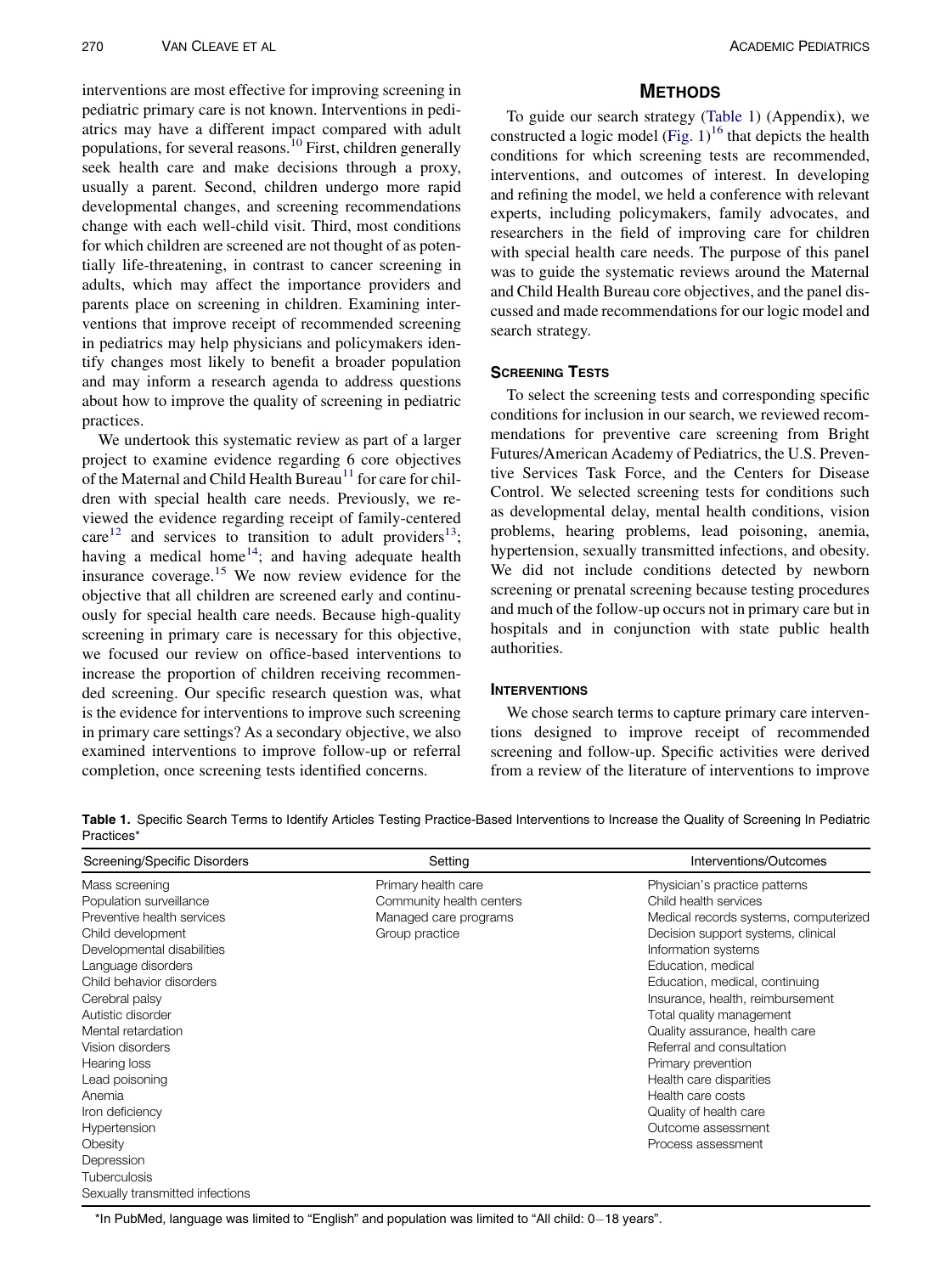<span id="page-2-0"></span>

Figure 1. Logic model for core objective: practice-based interventions to improve screening.

quality of other functions of primary care practices (eg, vaccination) and recommendations from our expert panel.

Interventions included practice-level initiatives such as provider/staff education sessions and materials, quality improvement initiatives, and improvements in office workflow. Our search included interventions to improve patient identification for screening, particularly changes that led to automated identification, such as chart flagging, electronic medical record (EMR) reminders, and patient registries. We also searched for interventions that involved pay-forperformance initiatives targeted toward screening.

#### **OUTCOMES**

Our primary outcomes were the proportion of children appropriately screened and proportion of children with abnormal screening results who received follow-up care. Appropriateness of screening was determined by the individual studies. Because follow-up care can vary among patients as the result of family preferences and available referral options, we broadly defined follow up care as any action by the provider that would advance a plan for additional screening, evaluation or treatment prompted by an abnormal result. This definition included discussing abnormal results with parents and patients, retesting patients, and referring to specialists or community resources for further treatment or evaluation. We also included search terms to capture secondary outcomes derived from the Institute of Medicine domains of health care quality. $17$ 

# DATABASE SEARCH

We conducted a systematic search of Medline (Jan  $1961 - \text{Aug } 2010$  for titles and abstracts relevant to our research question. We queried for articles containing MeSH terms in each of the columns in [Table 1,](#page-1-0) that is, containing terms that represented a condition, a setting, and an outcome/intervention. We also reviewed bibliographies of

selected articles, as well as bibliographies of review articles related to our search. For the bibliography reviews, when we found a potentially relevant title that was missed during the previous search, we obtained the article's Medical Subject Heading (MeSH) terms from the Medline citation to determine why the article was missed. We then refined the search to include omitted MeSH terms, reran the search and reviewed the additional abstracts. We limited our search to English-language articles studying children and youth ages 0 to 18 years.

# **SELECTION OF ARTICLES**

Two reviewers (J.V. and A.A.K.) screened titles and abstracts for inclusion in the group of articles for full-text review. Abstracts were selected if the study examined a recommended screening practice and the study was performed in a primary care setting in the United States. Some returned studies included both adults and adolescents, and we included articles if >50% of participants were under age 21 years. Abstracts that lacked detail to make this determination also underwent full-text review. If the abstract was not appropriate for inclusion in the review but possibly referenced relevant articles, the full-text version was obtained and the bibliography scanned. The reviewers met to resolve discrepancies by discussion and mutual agreement. Each reviewer then abstracted a subset of articles with the use of a structured form to report interventions, populations, settings, and outcomes.

After abstraction, reviewers finalized the list of articles to be included in the review through discussion and agreement. Reviewers overlapped on a random selection of approximately 20% of abstracted articles. Abstractions were qualitatively reviewed to assess for agreement, and abstracted screening rates and descriptions of the interventions were verified through a second review of the full text articles. We did not contact authors of the studies for further details. No formal assessment of study quality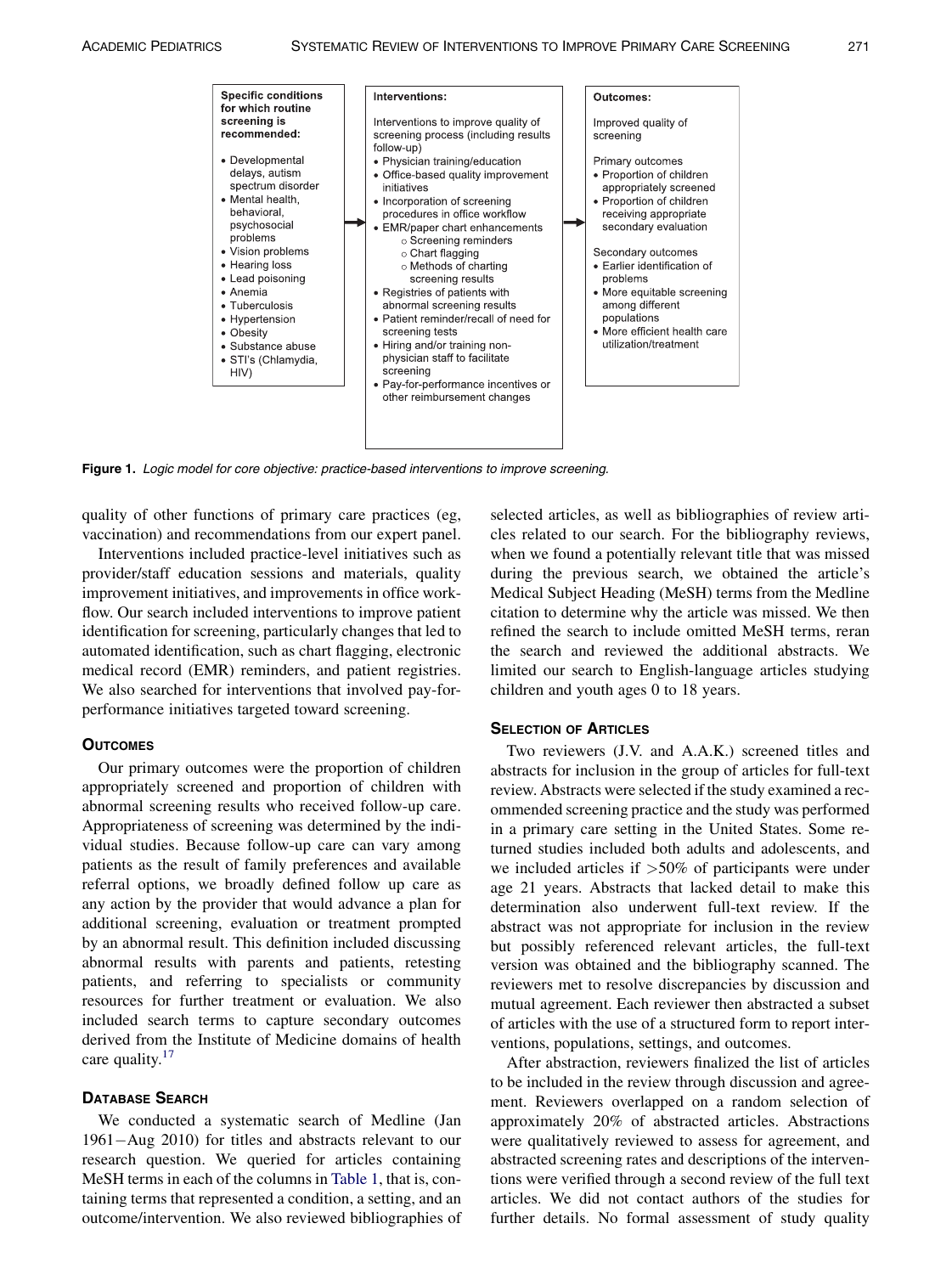

Figure 2. Flow of titles, abstract, and articles included in review.

was done with standardized tools, but we grouped studies using a hierarchy of study design quality (eg, randomized controlled trials, designs with control groups, and uncontrolled studies) and reported elements of potential bias in our description of the studies.

# SPECIFIC CATEGORIES OF EXCLUDED STUDIES

We excluded studies to validate screening tools and studies that documented poor-quality screening or follow-up without interventions. We also excluded studies that assessed only feasibility of screening in primary care practices without specific attention to long-term, generalizable changes within the practice (eg, studies where the intervention was limited to research assistants performing screening procedures). We excluded articles that lacked explicit outcomes related screening or follow-up care.

# RESULTS

The final search strategy identified 2547 titles (Fig. 2). After we reviewed titles and abstracts, 105 articles underwent full-text review. Eight articles that underwent fulltext review initially were identified from bibliographies of selected articles. Reviewers completed data abstraction for 29 of the 105 full-text articles. Of these 29 articles, 23 met criteria for inclusion in the final review [\(Table 2](#page-5-0)). $18-40$ Common reasons for exclusion were because no intervention was tested, the proportion of patients screened was not measured, or the patient population was primarily adult-aged. The included 23 articles were 5 randomized controlled trials and 18 observational studies. Among the randomized trials, the practice was usually the unit of randomization. Among the observational studies, 9 used pre-post designs, 3 were postintervention comparisons with a concurrent control group, 3 reported findings using time-series design in which the outcome was measured at regular intervals after the intervention was initiated, and 3 were postintervention, cross-sectional analyses with no comparison group. The diversity of interventions and outcomes prevented any meta-analysis.

# TYPES OF INTERVENTIONS

The studies described several different types of interventions. The most common interventions were 1) changes to office systems, usually part of a formal quality improvement program such as a learning collaborative; 2) physician and staff education, sometimes facilitated by a physician championing a specific screening test; 3) electronic medical record enhancements (eg, prompts); and 4) distribution of additional tools for physicians to use when screening or counseling patients. Many studies combined intervention types. In some studies in which several practices were enrolled in a quality improvement initiative, specific changes were chosen by each practice. In several studies, quality of preventive care screening was measured along with other preventive care outcomes (eg, immunizations, preventive care visit attendance, etc).

Twelve articles from 10 separate studies<sup>[18–29](#page-11-0)</sup> used interventions based largely on learning collaborative methods, including plan-do-study-act cycles and facilitated contact with other intervention practices. Typically, small teams of practitioners and staff from intervention practices addressed barriers related to office system design, provider and staff knowledge gaps, and workflow. Specific changes included chart flagging or routine chart review by nonphysician staff to identify patients behind in testing. For some studies, multiple practices participated, multiple screening tests and other preventive care elements were targeted for improvement, and practices were at liberty to choose from several recommended changes those they deemed most likely to work in their practice. Thus, the specific changes associated with the global intervention varied among individual practices. Postintervention screening ranged from 39% to 94% of patients screened appropriately. Improvement from baseline varied widely, from 0% to 80%. Improvement tended to be greater if preintervention screening was low or nonexistent and if the focus of the intervention was narrowed to specific screening tests or a specific area, such as the study reported by King et al. from a learning collaborative on develop-mental screening and services.<sup>[24](#page-12-0)</sup>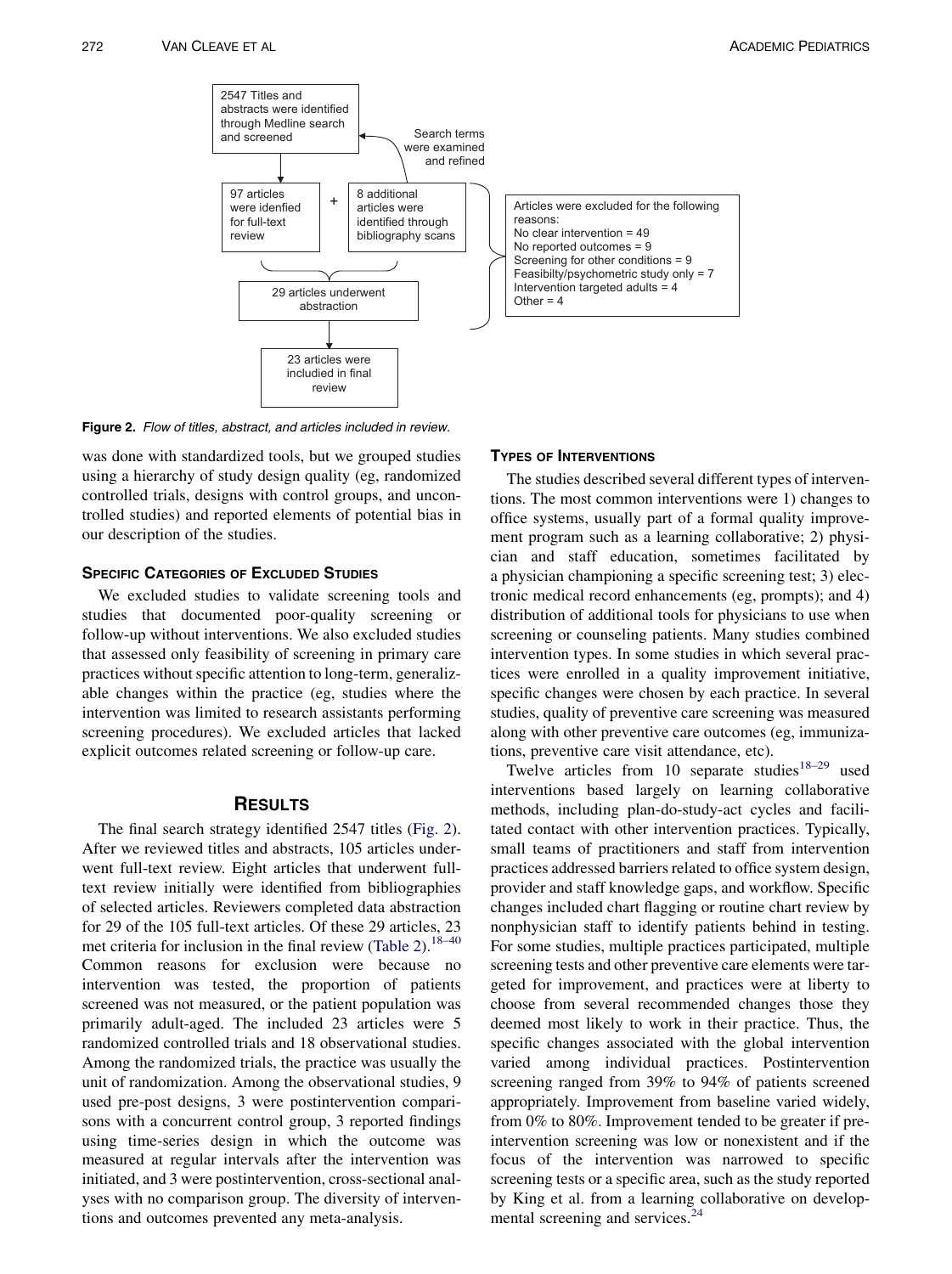Five articles $30-34$  described interventions to implement screening using provider training and/or tools for facilitating conversations with parents, such as provider sheets to prompt screening questions or patient questionnaires. These interventions focused on screening for obesity, developmental or mental health problems, or adolescent risky behaviors. Post-intervention screening ranged from 28% (for BMI calculations)<sup>[32](#page-12-0)</sup> to 94% (vision screening). $34$ 

In 2 articles $^{35,36}$  $^{35,36}$  $^{35,36}$  investigators examined associations between implementing the Healthy Steps program and screening. Healthy Steps is designed for first-time parents and provides co-located developmental specialists to enhance well-child visits.<sup>[35](#page-12-0)</sup> Parents also receive home visits, telephone access for developmental questions, written materials, and linkages to community resources. Screening of patients enrolled in Healthy Steps was compared to screening of same-aged patients not enrolled in Healthy Steps (eg, second-born children) after implementation. Screening for lead poisoning and anemia did not markedly change, but developmental screening doubled, from 41% to 43% to 82% to 84%.

In 3 studies<sup>[27,37,38](#page-12-0)</sup> investigators examined the effect of EMR enhancements, such as EMR templates and reminders, with varying results. With EMR templates to prompt providers to elicit developmental concerns, screening improved to 65% to 73% of patients for various areas of development, which were significant increases from baseline. $37$  EMR reminders enabled near universal screening (99%) of patients if providers were able to obtain lead levels at the visit, but only 41% for patients required by insurance to have levels drawn off-site.<sup>[38](#page-12-0)</sup> For Chlamydia screening, reminders had no effect compared with patient charts without reminders.<sup>[27](#page-12-0)</sup>

In 2 studies,  $39,40$  a nurse and a nurse practitioner were employed to identify and track patients in need of screening. Both interventions involved protocols for identifying and tracking which patients were due for testing or follow up of abnormal tests. Hull et  $al<sup>39</sup>$  $al<sup>39</sup>$  $al<sup>39</sup>$  found that a nurse-driven protocol to identify and screen patients was highly effective and achieved essentially universal screening in one practice. Block et  $al<sup>40</sup>$  $al<sup>40</sup>$  $al<sup>40</sup>$  found that a similar intervention achieved improved documentation of a follow up plan for elevated lead levels, but smaller improvements for follow-up testing and parent education.

# INTERVENTIONS TO INCREASE FOLLOW-UP OF ABNORMAL **SCREENING RESULTS**

We found little evidence about interventions to improve post-visit follow-up or referral completion once screening tests identified concerns. As mentioned, Block et  $al^{40}$  $al^{40}$  $al^{40}$  examined the effect of a nurse-driven protocol to increase retesting and parent education for abnormal lead levels. Retesting increased to 65% of those with abnormal levels, and 32% of families with persistently high levels received education. In 2 other studies $31,33$  investigators examined discussions with patients and parents after screening tests for behavior problems or risky behaviors. In both studies, they found that patient/provider handouts facilitated a discussion of

problems detected when formal assessment tools were used. Schonwald et al. $30$  demonstrated that referrals for developmental evaluation remained the same, despite increases in the use of formal screening tools.

### **DISCUSSION**

Three key findings emerged from this review of interventions to improve the quality of preventive care screening in pediatric primary care settings. First, most studies reported improved quality of screening after intervention, usually a modest improvement, although differences varied across and within studies. Second, because of these varying findings, heterogeneous interventions, and relatively few studies with control groups, we could not discern whether a particular type or form of intervention was superior for improving screening. However, we saw patterns in which successful interventions tended to emphasize collaborative learning, office-systems changes, and tracking progress over time. Third, we found few interventions that aimed to improve follow-up of abnormal screening results, which offers opportunities for further investigation.

From the articles reviewed, we found screening in pediatric offices generally improved after interventions were implemented. In studies in which pre- and postintervention outcomes with statistical testing were reported, more than 80% of interventions demonstrated improvement in at least one area of screening. However, results varied, ranging from no change to an 8-fold increase in the proportion of children screened, and many studies could not control for secular trend with their study designs. The magnitude of the impact of interventions seemed greater when preintervention screening was low and multifaceted interventions implemented through a learning collaborative structure appeared to be, of all intervention types, more robustly studied and relatively effective. Otherwise, this review identified little regarding the patterns of variable effects or reasons for them, including type of screening or type of intervention. In addition, results varied among practices implementing similar interventions; even when an intervention was introduced in multiple practices as a single study, effects typically varied from practice to practice. No study objectively measured contextual factors (eg, practice's motivation to change, staff capacity for the intervention), although some studies included qualitative discussion on contextual reasons for variability in findings across practices (eg, physician champion left the practice).

With the exception of 4 studies, fewer than 85% of patients were appropriately screened postintervention, with most studies reporting postintervention screening between 50% and 75%. This finding, which mirrors findings in adult studies, $41$  suggests that some patients miss screening despite often intensive office-based improvements. Studies in our review that examined characteristics of patients who were not screened found various associations with less screening, including non-English speaking parents, parents who did not have time to complete the screening tool before seeing the physician, and having to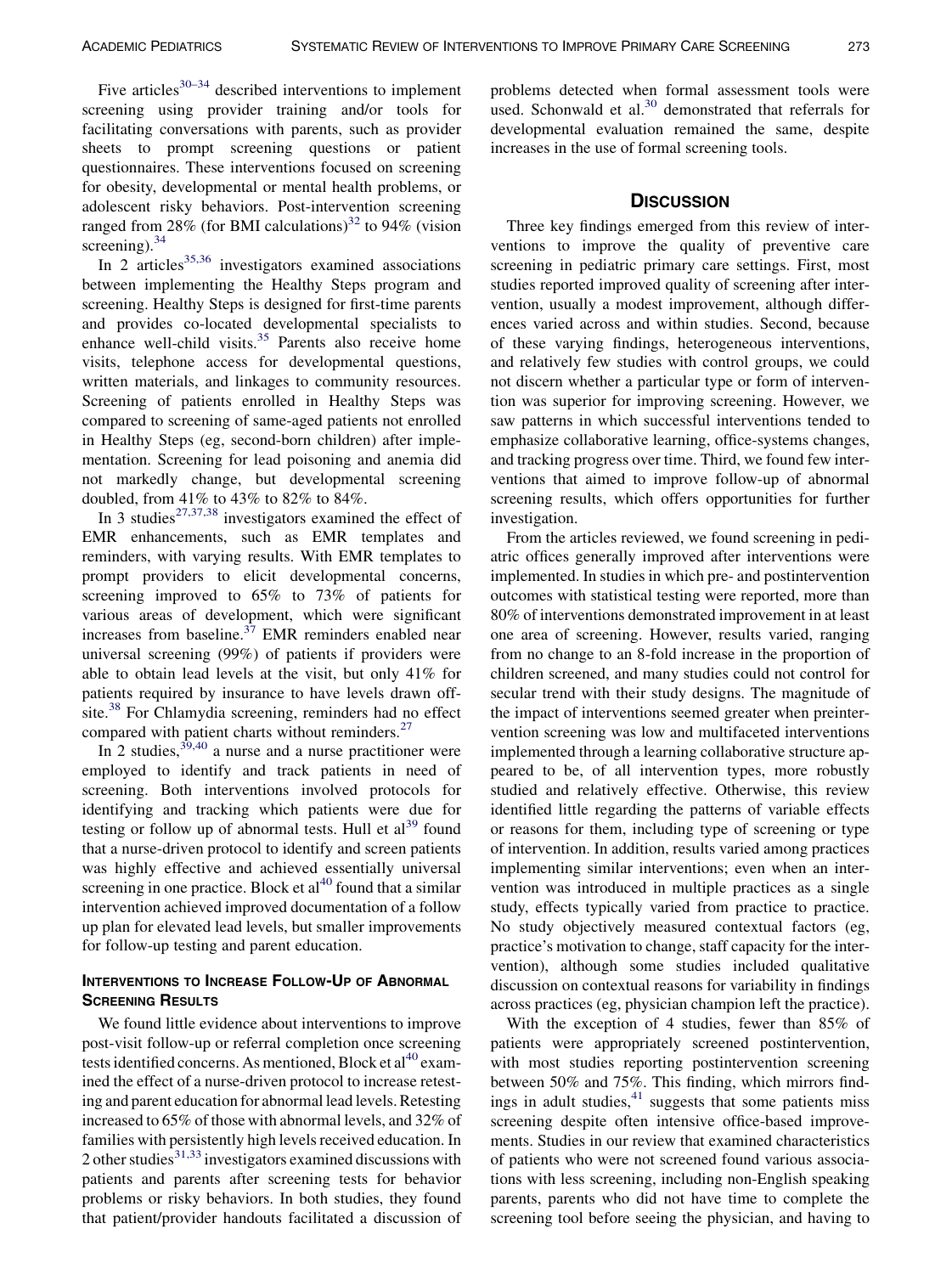| Author, Year, Design                          | Condition(s) Being<br>Screened and<br>Screening Test(s)           | Preintervention or<br><b>Control Group Screening</b><br>(% of Patients Screened,<br><b>Unless Otherwise</b><br>Specified) | Postintervention or<br><b>Experimental Group</b><br>Screening (% of<br>Patients Screened,<br><b>Unless Otherwise</b><br>Specified) | Significance<br>Testing (P Value<br><b>Unless Otherwise</b><br>Specified) | Nature of the Intervention, Setting/Population, and Other<br>Comments About the Study                                                                                                                                                                                                                                                                                                                                                                                                                                                                                               |
|-----------------------------------------------|-------------------------------------------------------------------|---------------------------------------------------------------------------------------------------------------------------|------------------------------------------------------------------------------------------------------------------------------------|---------------------------------------------------------------------------|-------------------------------------------------------------------------------------------------------------------------------------------------------------------------------------------------------------------------------------------------------------------------------------------------------------------------------------------------------------------------------------------------------------------------------------------------------------------------------------------------------------------------------------------------------------------------------------|
| <b>Randomized controlled trials</b>           |                                                                   |                                                                                                                           |                                                                                                                                    |                                                                           |                                                                                                                                                                                                                                                                                                                                                                                                                                                                                                                                                                                     |
| 1. Margolis et al (2004)<br>RCT <sup>20</sup> | Lead poisoning, anemia, and<br>tuberculosis:<br>Serum lead level: |                                                                                                                           |                                                                                                                                    |                                                                           | Intervention: Process improvement methods (aka "knowledge translation")<br>to improve office systems around preventive care services.<br>• Formation of practice-based improvement teams                                                                                                                                                                                                                                                                                                                                                                                            |
|                                               | Intervention                                                      | 23%                                                                                                                       | 68%                                                                                                                                | < 0.05                                                                    | • Ongoing academic detailing by project staff                                                                                                                                                                                                                                                                                                                                                                                                                                                                                                                                       |
|                                               | Control                                                           | 18%                                                                                                                       | 30%                                                                                                                                |                                                                           | • Plan-Do-Study-Act cycles with goal setting, workflow mapping,                                                                                                                                                                                                                                                                                                                                                                                                                                                                                                                     |
|                                               | Hematocrit:                                                       |                                                                                                                           |                                                                                                                                    |                                                                           | audit/feedback.                                                                                                                                                                                                                                                                                                                                                                                                                                                                                                                                                                     |
|                                               | Intervention                                                      | 65%                                                                                                                       | 79%                                                                                                                                | < 0.05                                                                    | Setting/population: 44 practices in North Carolina were randomized to                                                                                                                                                                                                                                                                                                                                                                                                                                                                                                               |
|                                               | Control                                                           | 64%                                                                                                                       | 71%                                                                                                                                |                                                                           | intervention vs usual care; $n = \sim 660$ each for postintervention                                                                                                                                                                                                                                                                                                                                                                                                                                                                                                                |
|                                               | Tuberculosis screening:                                           |                                                                                                                           |                                                                                                                                    |                                                                           | control and experimental groups; children aged 24-30 months.                                                                                                                                                                                                                                                                                                                                                                                                                                                                                                                        |
|                                               | Intervention                                                      | 34%                                                                                                                       | 54%                                                                                                                                | < 0.05                                                                    | Other comments: Data were collected pre- and post-intervention for                                                                                                                                                                                                                                                                                                                                                                                                                                                                                                                  |
|                                               | Control                                                           | 30%                                                                                                                       | 32%                                                                                                                                |                                                                           | both control and experimental group practices. Tuberculosis<br>screening was PPD, Mantoux test, or risk assessment                                                                                                                                                                                                                                                                                                                                                                                                                                                                  |
| 2. Minkovitz et al (2003)                     | Developmental problems:                                           |                                                                                                                           |                                                                                                                                    |                                                                           | Intervention: Healthy Steps (HS) program                                                                                                                                                                                                                                                                                                                                                                                                                                                                                                                                            |
| RCT <sup>35</sup>                             | Parent-reported developmental<br>assessment                       | 41%-43%                                                                                                                   | 82%-84%                                                                                                                            | < 0.001                                                                   | Co-located developmental specialists to enhance well-child visits;<br>also conducted home visits, provided telephone information line for<br>parents about development, written materials, parent groups,<br>linkages to community resources<br>Setting/population: 15 practices randomized in 14 states; experimental<br>$n = 2021$ patients, control $n = 1716$ patients; post-intervention data<br>were collected for children aged 30-33 months.<br>Other comments: Parents reported any developmental screening<br>questions (not specifically whether a formal tool was used) |
| 3. Scholes et al (2006)                       | Chlamydia infection:                                              |                                                                                                                           |                                                                                                                                    |                                                                           | Intervention: Practice and patient-level interventions                                                                                                                                                                                                                                                                                                                                                                                                                                                                                                                              |
| $RCT^{27}$                                    | Urine Chlamydia screening                                         | Practice-level                                                                                                            |                                                                                                                                    |                                                                           | • Practice-level intervention-Use of peer opinion leader teams; 1 day                                                                                                                                                                                                                                                                                                                                                                                                                                                                                                               |
|                                               |                                                                   | intervention: 37.5%<br>EMR reminder: 40.8%                                                                                | 39.6%<br>42.6%                                                                                                                     | 0.31<br>0.27                                                              | training session around implementing screening guidelines; quarterly<br>feedback reports on screening quality<br>• Patient level intervention-EMR point-of-care reminder to screen<br>sexually active adolescent females<br>Setting/population: 23 practices in Washington state; experimental<br>$n = 3511$ patients, control $n = 3649$ patients; females aged<br>14-20 years.                                                                                                                                                                                                    |
| 4. Shafer MA et al                            | Chlamydia infection:                                              |                                                                                                                           |                                                                                                                                    |                                                                           | Intervention: Quality improvement initiative within managed care network                                                                                                                                                                                                                                                                                                                                                                                                                                                                                                            |
| (2002) RCT <sup>23</sup>                      | Urine Chlamydia screening                                         | 21%                                                                                                                       | 65%                                                                                                                                | < 0.001                                                                   | • Practices formed improvement teams; monthly meetings to<br>strategize about solutions to self-identified barriers to screening,<br>using Plan-Do-Study-Act cycles; performance monitoring<br>• Intervention targeted preventive care visits<br>Setting/population: 10 pediatric practices in California; experimental<br>$n = 1017$ patients, control $n = 1194$ patients; sexually active                                                                                                                                                                                        |

adolescent females.

#### <span id="page-5-0"></span>Table 2. Interventions to Improve Screening and Follow-Up of Abnormal Screening Tests in Pediatric Primary Care, by Type of Study Design

274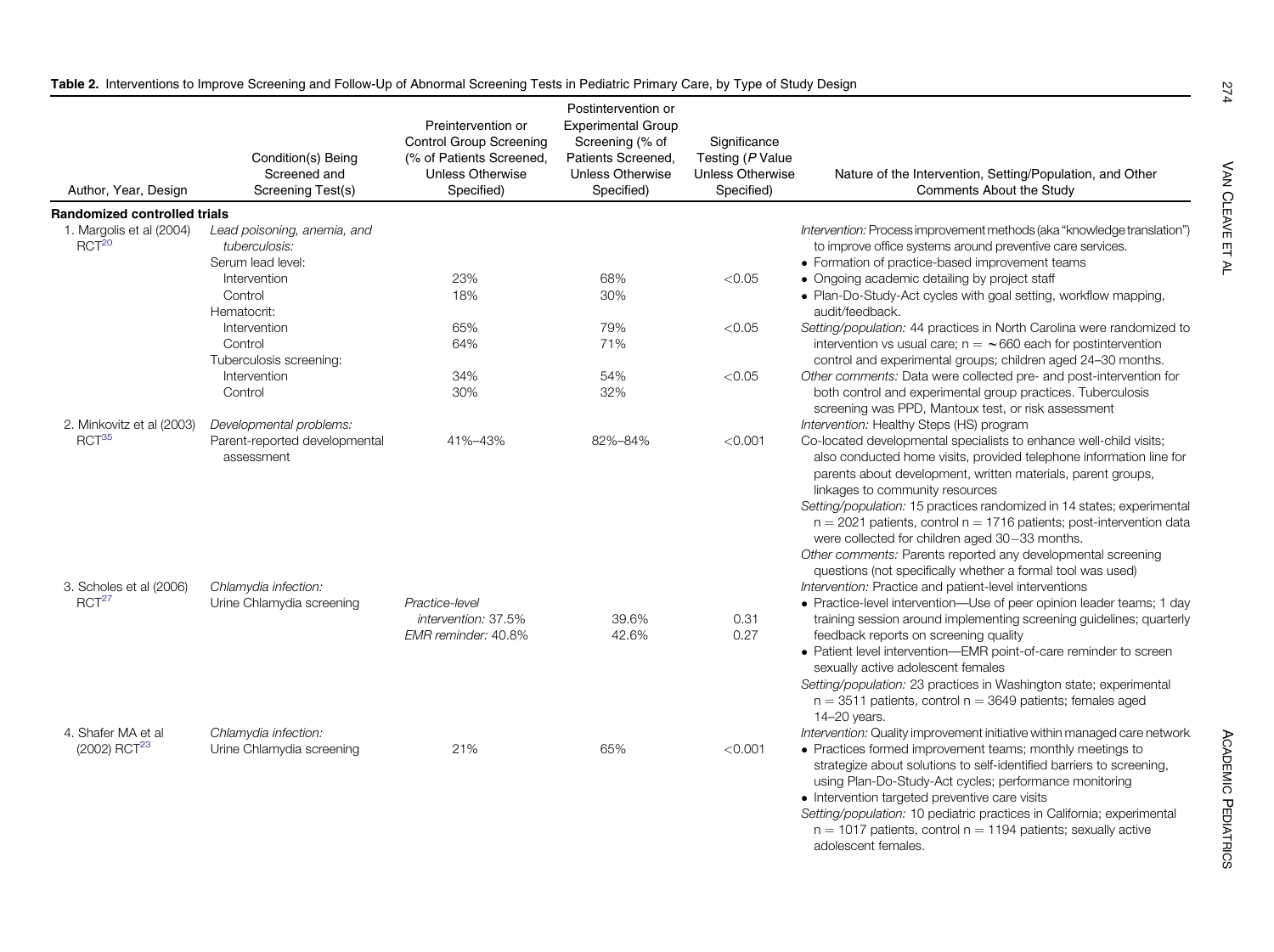| 5. Tebb et al (2009)<br>$RCT^{29}$                                              | Chlamydia infection:<br>Urine Chlamydia screening<br>Intervention<br>Control                                                                                                                                                                                                     | 26%<br>32%                                                  | 42%<br>30%                                                                                                                                                                     | < 0.001                                                                                                                                     | Intervention: Quality improvement initiative within managed care network<br>• Practices formed improvement teams; monthly meetings with focus on<br>workflow, performance monitoring using Plan-Do-Study-Act cycles<br>• Intervention targeted urgent care visits<br>Setting/population: 10 pediatric practices in California; n was not<br>reported; sexually active adolescent females<br>Other comments: Data were collected pre- and post-intervention for<br>both control and experimental group practices.                                                                                                                                                                                                                                                                          |
|---------------------------------------------------------------------------------|----------------------------------------------------------------------------------------------------------------------------------------------------------------------------------------------------------------------------------------------------------------------------------|-------------------------------------------------------------|--------------------------------------------------------------------------------------------------------------------------------------------------------------------------------|---------------------------------------------------------------------------------------------------------------------------------------------|-------------------------------------------------------------------------------------------------------------------------------------------------------------------------------------------------------------------------------------------------------------------------------------------------------------------------------------------------------------------------------------------------------------------------------------------------------------------------------------------------------------------------------------------------------------------------------------------------------------------------------------------------------------------------------------------------------------------------------------------------------------------------------------------|
| Pre-post intervention design<br>6. Adams et al (2003)<br>Pre-post <sup>37</sup> | Developmental problems,<br>anemia, lead poisoning,<br>hearing and vision problems:<br>Language development<br>Behavior/social development<br>Motor development<br>Hematocrit<br>Serum lead level<br>Vision<br>Hearing                                                            | 65.1%<br>26.4%<br>63.8%<br>82.5%<br>66.7%<br>42.9%<br>33.3% | 70.0%<br>65.7%<br>73.9%<br>85.3%<br>79.1%<br>50.0%<br>48.3%                                                                                                                    | confidence<br>interval):<br>$1.07(0.97 - 1.09)$<br>$1.16(1.04 - 1.28)$<br>$1.03(0.91 - 1.17)$<br>$1.17(0.80 - 1.70)$<br>$1.45(0.92 - 2.28)$ | Relative risk (95% Intervention: EMR template with prompts to improve<br>preventive care services<br>• Prompts were age-specific milestones regarding development in<br>social, fine/gross motor, and language skills, with checkboxes and<br>normal ranges.<br>2.49 (2.00-3.10) • Other prompts were for anticipatory guidance and screening for<br>psychosocial problems.<br>1.19 (0.99-1.43) Setting/population: One practice in Massachusetts with >28,000 visits/<br>year; preintervention $n = 235$ patients; post-intervention $n = 986$<br>patients; children aged 0-5 years<br>Other comments: Preintervention group had paper charts with<br>well-child visit templates; sample for specific tests varied because<br>some tests are recommended only for a subset based on age. |
| Pre-post <sup>33</sup>                                                          | 7. Applegate et al (2003) Behavior, developmental and<br>emotional problems:<br>Discussion about behavior,<br>developmental or emotional<br>problems (no. items<br>discussed per visit)<br>Intervention for behavior and<br>emotional problems (# of<br>interventions per visit) | 1.6 items<br>0 interventions                                | 10.4 items per visit after<br>Stage 1; 9.9 items<br>per visit after Stage 2<br>0.125 interventions per<br>visit after Stage 1; 1.9<br>interventions per visit<br>after Stage 2 |                                                                                                                                             | Intervention: Provider education and support tools to implement<br>Pediatric Symptom Checklist (PSC); intervention was 2 stages<br>• Stage 1: Provider training session about screening tool, importance of<br>screening; screener placed on medical chart<br>• Stage 2: Implementation of provider and patient handouts that<br>followed the structure of the PSC and were designed to address<br>specific subgroups of symptoms.<br>Setting/population: One academic pediatric practice; pre-intervention<br>$n = 16$ patients; post-intervention $n = 38$ patients; children<br>aged 6-16 years.<br>Other comments: No significance testing reported                                                                                                                                   |
| 8. Block et al (1996)<br>Pre-post <sup>40</sup>                                 | Follow up of elevated lead levels:<br>Follow up plan in chart<br>Follow up serum lead level done<br>Parent education about reducing<br>exposure, if persistently high<br>levels                                                                                                  | 32%<br>9%<br>Not measured                                   | 100%<br>65%<br>28%                                                                                                                                                             |                                                                                                                                             | Intervention: Nurse-led protocol to follow up elevated lead<br>levels<br>• Case management performed by a nurse<br>• Nurse-initiated physician education on specific cases<br>• Electronic tracking of patients within the practice<br>• Joint tracking of patients with public health department<br>Setting/population: One academic family medicine practice in<br>Pennsylvania; preintervention $n = 22$ patients with abnormal lead<br>levels, postintervention $n = 99$ patients with abnormal lead levels<br>Other comments: No significance testing reported                                                                                                                                                                                                                       |
| 9. Bordley et al (2001)<br>Pre-post <sup>22</sup>                               | Anemia, lead poisoning,<br>tuberculosis:<br>Hematocrit<br>Lead screening                                                                                                                                                                                                         | 45%<br>12%                                                  | 67%<br>48%                                                                                                                                                                     | 0.001<br>0.001                                                                                                                              | Intervention: Quality improvement intervention to improve preventive<br>care:<br>• Practice improvement teams<br>(Continued)                                                                                                                                                                                                                                                                                                                                                                                                                                                                                                                                                                                                                                                              |

INTERVENTIONS TO

IMPROVE

**PRIMARY** 

CARE

SCREENING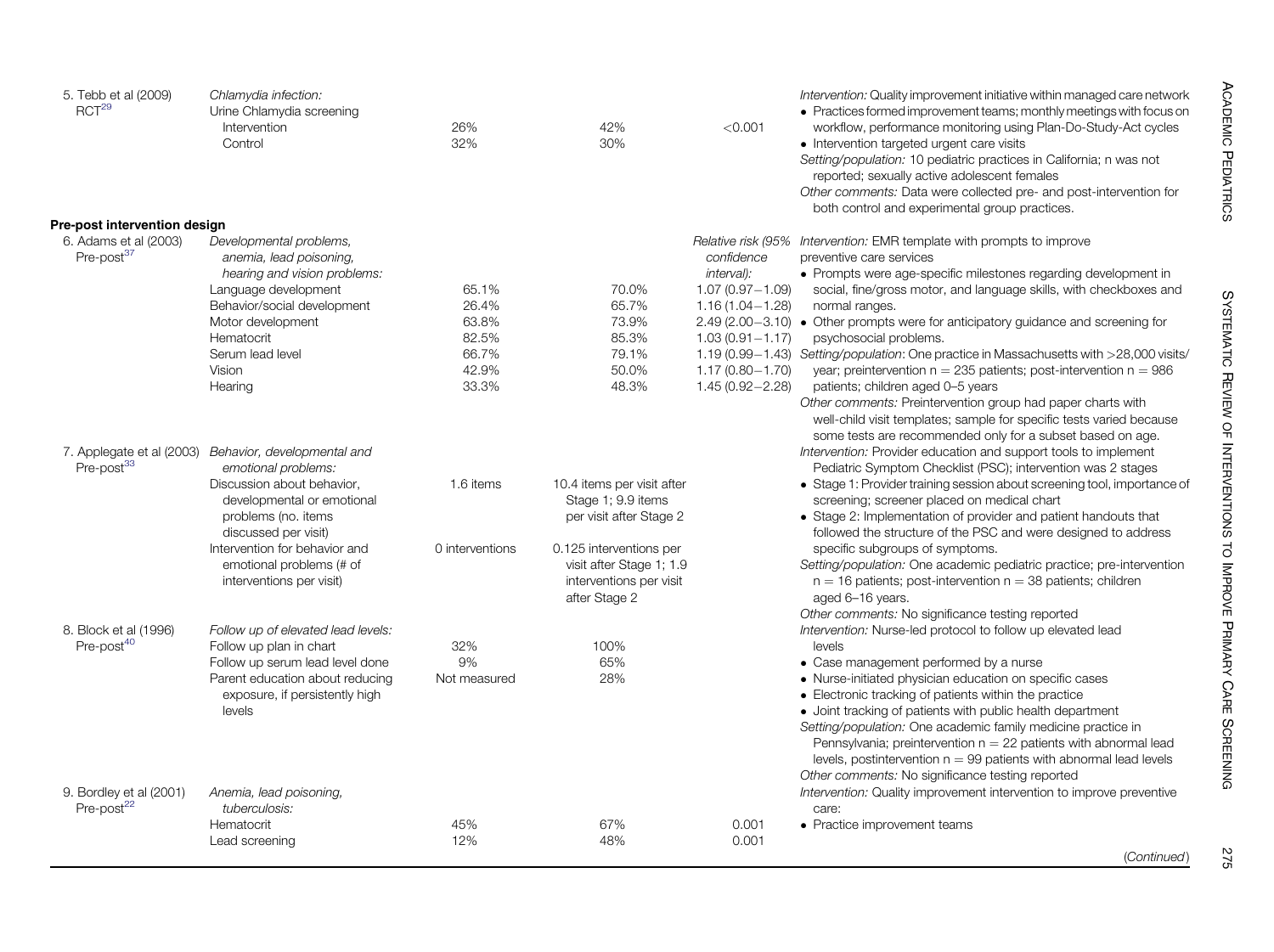| Author, Year, Design                              | Condition(s) Being<br>Screened and<br>Screening Test(s)                                                                                                   | Preintervention or<br><b>Control Group Screening</b><br>(% of Patients Screened,<br><b>Unless Otherwise</b><br>Specified) | Postintervention or<br><b>Experimental Group</b><br>Screening (% of<br>Patients Screened,<br><b>Unless Otherwise</b><br>Specified) | Significance<br>Testing (P Value<br><b>Unless Otherwise</b><br>Specified) | Nature of the Intervention, Setting/Population, and Other<br>Comments About the Study                                                                                                                                                                                                                                                                                                                                                                                                                                                                                                                                     |
|---------------------------------------------------|-----------------------------------------------------------------------------------------------------------------------------------------------------------|---------------------------------------------------------------------------------------------------------------------------|------------------------------------------------------------------------------------------------------------------------------------|---------------------------------------------------------------------------|---------------------------------------------------------------------------------------------------------------------------------------------------------------------------------------------------------------------------------------------------------------------------------------------------------------------------------------------------------------------------------------------------------------------------------------------------------------------------------------------------------------------------------------------------------------------------------------------------------------------------|
|                                                   | Tuberculosis screening                                                                                                                                    | 50%                                                                                                                       | 52%                                                                                                                                | <b>NS</b>                                                                 | • Specific changes to workflow were individualized by practices and<br>included:<br>$\circ$ sending patient reminder cards;<br>o chart screening prior to patient being seen;<br>o chart flagging; and<br>$\circ$ using flowsheets and medical record templates.<br>Setting/population: 8 practices in North Carolina, pre-intervention<br>$n = 339$ patients; post-intervention $n = 300$ ; children aged 24-30<br>months<br>Other comments: Lead and tuberculosis screening was risk<br>assessment and laboratory/skin testing, if indicated                                                                            |
| 10. Dunlop et al (2007)<br>Pre-post <sup>32</sup> | Obesity:<br>BMI percentile documented in chart                                                                                                            | 12%                                                                                                                       | 15% after Stage 1                                                                                                                  | <b>NS</b>                                                                 | Intervention: Provider training and support tools for obesity.<br>2-stage intervention:                                                                                                                                                                                                                                                                                                                                                                                                                                                                                                                                   |
|                                                   |                                                                                                                                                           |                                                                                                                           | 28% after Stage 2                                                                                                                  | < 0.05                                                                    | • Stage 1: 2-hour provider training explaining guidelines for assessing                                                                                                                                                                                                                                                                                                                                                                                                                                                                                                                                                   |
|                                                   | Nutrition and activity history                                                                                                                            | 50%                                                                                                                       | 56% after Stage 1<br>81% after Stage 2                                                                                             | <b>NS</b><br>< 0.05                                                       | and managing overweight and counseling framework (AIM-Advise,<br>Identify, Motivate); training on using BMI calculator and growth charts                                                                                                                                                                                                                                                                                                                                                                                                                                                                                  |
|                                                   | Nutrition and activity counseling                                                                                                                         | 33%                                                                                                                       | 35% after Stage 1<br>47% after Stage 2                                                                                             | <b>NS</b><br>< 0.05                                                       | • Stage 2: 3 month supply of tools--parent screening tool/counseling<br>guide, body mass index charts, "prescription pad" for nutrition/<br>physical activity<br>Population/setting: 6 academic family medicine and pediatric practices<br>in Georgia; pre-intervention $n = 466$ ; Stage 1 $n = 538$ , Stage 2<br>$n = 344$ ; children aged 2-17 years                                                                                                                                                                                                                                                                   |
| 11. Lannon et al (2008)                           | Developmental problems                                                                                                                                    |                                                                                                                           |                                                                                                                                    |                                                                           | Intervention: Bright Futures Training Intervention Project: learning                                                                                                                                                                                                                                                                                                                                                                                                                                                                                                                                                      |
| Pre-post <sup>21</sup>                            | PEDS or ASQ                                                                                                                                               | 30% (received<br>any developmental<br>screening)                                                                          | 45% (using structured<br>tool, eg, ASQ)                                                                                            | <b>NS</b>                                                                 | collaborative/quality improvement initiative to improve preventive<br>care services<br>• Key practice-level changes included:<br>$\circ$ structured developmental screening (PEDS or ASQ);<br>$\circ$ chart prompts;<br>o patient recall/reminder; and<br>$\circ$ linkages with community agencies<br>• Used practice improvement teams and Plan-Do-Study-Act cycles<br>Population/setting: 15 practices in 9 states; experimental $n = 305$<br>patients, control $n = 171$ patients; children aged 0-5 years<br>Other comments: No participating practices used formal developmental<br>screening tools preintervention. |
| 12. Polacsek et al                                | Obesity:                                                                                                                                                  |                                                                                                                           |                                                                                                                                    |                                                                           | Intervention: Learning collaborative                                                                                                                                                                                                                                                                                                                                                                                                                                                                                                                                                                                      |
| (2009) Pre-post <sup>25</sup>                     | BMI documented in chart<br>Screening with pre-visit, self-<br>administered tool to assess<br>patient's behavior around<br>nutrition and physical activity | 38%<br>Not measured                                                                                                       | 94%<br>82%                                                                                                                         | < 0.001<br>< 0.001                                                        | • Teams of physician, nurse and administrator from each practice; 3<br>1.5-day learning sessions for teams; practices set goals around<br>nutrition and physical activity screening and counseling.<br>• Patient screening instruments and provider decision support tools for<br>obesity management                                                                                                                                                                                                                                                                                                                      |

276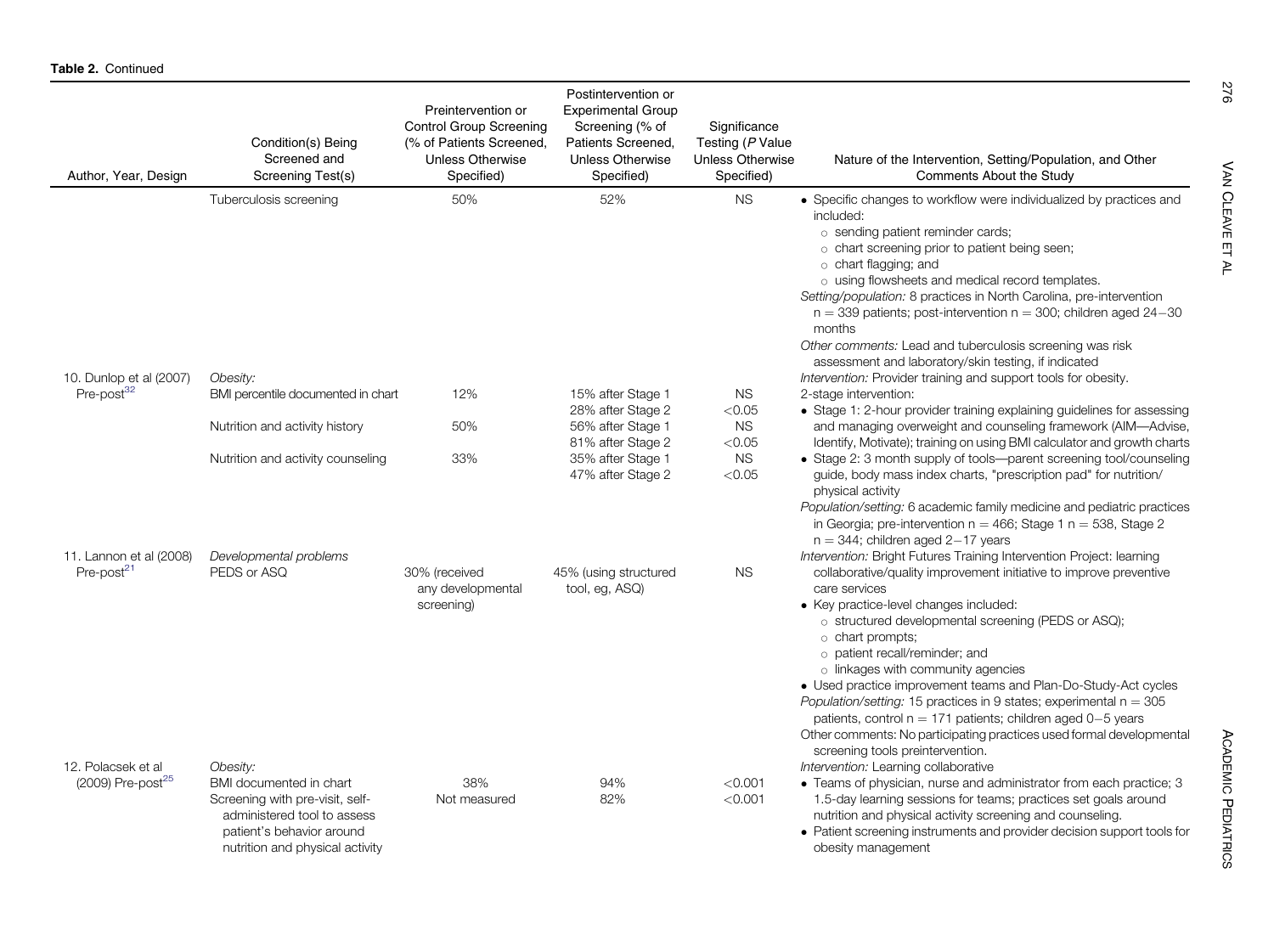| Interventions: State-wide learning collaborative with 4 1-day learning                        |  |
|-----------------------------------------------------------------------------------------------|--|
| sessions                                                                                      |  |
| • Practices formed teams (physician, nurse, administrator) and chose                          |  |
| preventive care outcomes to address through practice                                          |  |
| improvements.                                                                                 |  |
| • Included periodic statewide gatherings for QI training, collaborative                       |  |
| telephone calls, audit/feedback to practices                                                  |  |
| Population/setting: 31 practices in Vermont; pre- and post-intervention                       |  |
| $n =$ each approx 930 patients; children aged 2-4 years                                       |  |
| Other comments: Tuberculosis and lead screening were risk                                     |  |
| assessment and laboratory/skin testing, if indicated.                                         |  |
| Intervention: Learning collaborative                                                          |  |
| • Practices chose aspects of preventive care to focus improvement                             |  |
| efforts. Included QI methodology training, conference calls with                              |  |
| participating practices, and chart audit/feedback                                             |  |
| Population/setting: 14 practices in Utah; preintervention $n = 544$                           |  |
| patients; post-intervention n = 517 patients; children aged 2-4 years                         |  |
|                                                                                               |  |
| Intervention: EMR with point-of-care reminders displayed on screen                            |  |
| Population/setting: Single practice in New York; $n = 208$ patients;                          |  |
| children born in 1998                                                                         |  |
| Intervention: Vision screening with specific tools for assessing                              |  |
| monocular visual acuity and stereopsis.                                                       |  |
| • Provided written guidelines for referral, follow-up based on screening                      |  |
| results.                                                                                      |  |
| • Physician and staff training, either in group sessions or one-on-one                        |  |
| training                                                                                      |  |
| Initiative included both Head Start and primary care practices                                |  |
| Population/setting: 28 practices in Ohio and Tennessee; $n = 627$                             |  |
| patients; children aged 3-4 years.                                                            |  |
| Intervention: Nurse-led protocol                                                              |  |
| • EPSDT screening, carried out by a nurse with a specific preventive                          |  |
| care role, using protocol attached to medical record.                                         |  |
| Population/setting: One academic practice received intervention;                              |  |
| control group was sample of children from other practices.                                    |  |
| Intervention group $n = 514$ , control $n = 115$ patients; children                           |  |
| aged 0-17 years                                                                               |  |
| Intervention: Healthy Steps (HS) program implemented in a resident                            |  |
|                                                                                               |  |
| continuity clinic.                                                                            |  |
| Population/setting: One academic practice in Illinois; experimental                           |  |
| $n = 71$ , control $n = 192$ patients; children aged at least 18 months                       |  |
| Other comments: Control group was patients in the practice but not                            |  |
| enrolled in HS<br>andiano. Dua dalam buatado e carattano personalizzaren al artera<br>$1 - 4$ |  |
|                                                                                               |  |

*Population/setting:* 12 practices in Maine;  $n = 600$  patients with visits during both pre and post intervention periods; children aged 5–18 years.

| 13. Shaw et al (2006)<br>Pre-post <sup>19</sup> | Lead poisoning, anemia,<br>tuberculosis, hypertension: |              |         |           | Interventions: State-wide learning collaborative with 4 1-day learning<br>sessions                                                                                                                                                                       |
|-------------------------------------------------|--------------------------------------------------------|--------------|---------|-----------|----------------------------------------------------------------------------------------------------------------------------------------------------------------------------------------------------------------------------------------------------------|
|                                                 | Lead screening                                         | 72%          | 85%     | 0.001     | • Practices formed teams (physician, nurse, administrator) and chose                                                                                                                                                                                     |
|                                                 | Hematocrit                                             | 70%          | 74%     | NS.       | preventive care outcomes to address through practice                                                                                                                                                                                                     |
|                                                 | Vision screening                                       | 62%          | 75%     | 0.013     | improvements.                                                                                                                                                                                                                                            |
|                                                 | Tuberculosis screening                                 | 18%          | 39%     | 0.001     | • Included periodic statewide gatherings for QI training, collaborative                                                                                                                                                                                  |
|                                                 | Blood pressure                                         | 85%          | 82%     | <b>NS</b> | telephone calls, audit/feedback to practices                                                                                                                                                                                                             |
|                                                 |                                                        |              |         |           | Population/setting: 31 practices in Vermont; pre- and post-intervention<br>$n =$ each approx 930 patients; children aged 2-4 years<br>Other comments: Tuberculosis and lead screening were risk<br>assessment and laboratory/skin testing, if indicated. |
| 14. Young et al (2006)                          | Anemia, vision problems,                               |              |         |           | Intervention: Learning collaborative                                                                                                                                                                                                                     |
| Pre-post <sup>18</sup>                          | hypertension, obesity:                                 |              |         |           | • Practices chose aspects of preventive care to focus improvement                                                                                                                                                                                        |
|                                                 | Hematocrit                                             | 49%          | 57%     | 0.36      | efforts. Included QI methodology training, conference calls with                                                                                                                                                                                         |
|                                                 | Vision screening                                       | 46%          | 75%     | 0.007     | participating practices, and chart audit/feedback                                                                                                                                                                                                        |
|                                                 | BP screening                                           | 59%          | 74%     | 0.010     | Population/setting: 14 practices in Utah; preintervention $n = 544$                                                                                                                                                                                      |
|                                                 | <b>BMI</b> recorded                                    | 32%          | 45%     | 0.078     | patients; post-intervention $n = 517$ patients; children aged 2-4 years                                                                                                                                                                                  |
|                                                 | Postintervention with and without a control group      |              |         |           |                                                                                                                                                                                                                                                          |
| 15. Gioia (2001) Post                           | Lead poisoning:                                        |              |         |           | Intervention: EMR with point-of-care reminders displayed on screen                                                                                                                                                                                       |
| intervention without                            | Serum lead level                                       | Not measured | 81%     |           | Population/setting: Single practice in New York; $n = 208$ patients;                                                                                                                                                                                     |
| control group <sup>38</sup>                     |                                                        |              |         |           | children born in 1998                                                                                                                                                                                                                                    |
|                                                 | 16. Hartmann et al (2006) Vision disorders: monocular  |              |         |           | Intervention: Vision screening with specific tools for assessing                                                                                                                                                                                         |
| Postintervention                                | visual acuity and stereopsis                           |              |         |           | monocular visual acuity and stereopsis.                                                                                                                                                                                                                  |
| without control                                 | 3 year olds                                            | Not measured | 70%-85% |           | • Provided written quidelines for referral, follow-up based on screening                                                                                                                                                                                 |
| $group^{34}$                                    |                                                        |              |         |           | results.                                                                                                                                                                                                                                                 |
|                                                 | 4 year olds                                            | Not measured | 93%-94% |           | • Physician and staff training, either in group sessions or one-on-one                                                                                                                                                                                   |
|                                                 |                                                        |              |         |           | training                                                                                                                                                                                                                                                 |
|                                                 |                                                        |              |         |           | Initiative included both Head Start and primary care practices                                                                                                                                                                                           |
|                                                 |                                                        |              |         |           | Population/setting: 28 practices in Ohio and Tennessee; $n = 627$                                                                                                                                                                                        |
|                                                 |                                                        |              |         |           | patients; children aged 3-4 years.                                                                                                                                                                                                                       |
| 17. Hull et al. (2008)                          | Lead poisoning, anemia,                                |              |         |           | Intervention: Nurse-led protocol                                                                                                                                                                                                                         |
| Postintervention with                           | hearing, vision:                                       |              |         |           | • EPSDT screening, carried out by a nurse with a specific preventive                                                                                                                                                                                     |
| concurrent control                              | "Laboratory testing" (serum                            | 74%          | 100%    | < 0.001   | care role, using protocol attached to medical record.                                                                                                                                                                                                    |
| group <sup>39</sup>                             | lead level and hematocrit)                             |              |         |           | Population/setting: One academic practice received intervention;                                                                                                                                                                                         |
|                                                 | Hearing                                                | 12%          | 100%    | < 0.001   | control group was sample of children from other practices.                                                                                                                                                                                               |
|                                                 | Vision                                                 | 23%          | 100%    | < 0.001   | Intervention group $n = 514$ , control $n = 115$ patients; children                                                                                                                                                                                      |
|                                                 |                                                        |              |         |           | aged 0-17 years                                                                                                                                                                                                                                          |
| 18. Niederman                                   | Anemia and lead poisoning:                             |              |         |           | Intervention: Healthy Steps (HS) program implemented in a resident                                                                                                                                                                                       |
| et al (2007)                                    | Hematocrit                                             | 77%          | 73%     | <b>NS</b> | continuity clinic.                                                                                                                                                                                                                                       |
| Postintervention with                           | Serum lead level                                       | 64%          | 67%     | <b>NS</b> | Population/setting: One academic practice in Illinois; experimental                                                                                                                                                                                      |
| concurrent control                              |                                                        |              |         |           | $n = 71$ , control $n = 192$ patients; children aged at least 18 months                                                                                                                                                                                  |
| $group^{36}$                                    |                                                        |              |         |           | Other comments: Control group was patients in the practice but not                                                                                                                                                                                       |
|                                                 |                                                        |              |         |           | enrolled in HS                                                                                                                                                                                                                                           |
| 19. Ozer et al. (2005)                          | Adolescent health risk behaviors:                      |              |         |           | Intervention: Provider training, patient questionnaire, and prompts to                                                                                                                                                                                   |
| Postintervention with                           | Adolescent health screening                            | Not measured | 80%     | <b>NA</b> | facilitate communication about adolescent risk behaviors                                                                                                                                                                                                 |
| concurrent control<br>$group^{31}$              | questionnaire                                          |              |         |           | 2-stage intervention:                                                                                                                                                                                                                                    |

277

(Continued)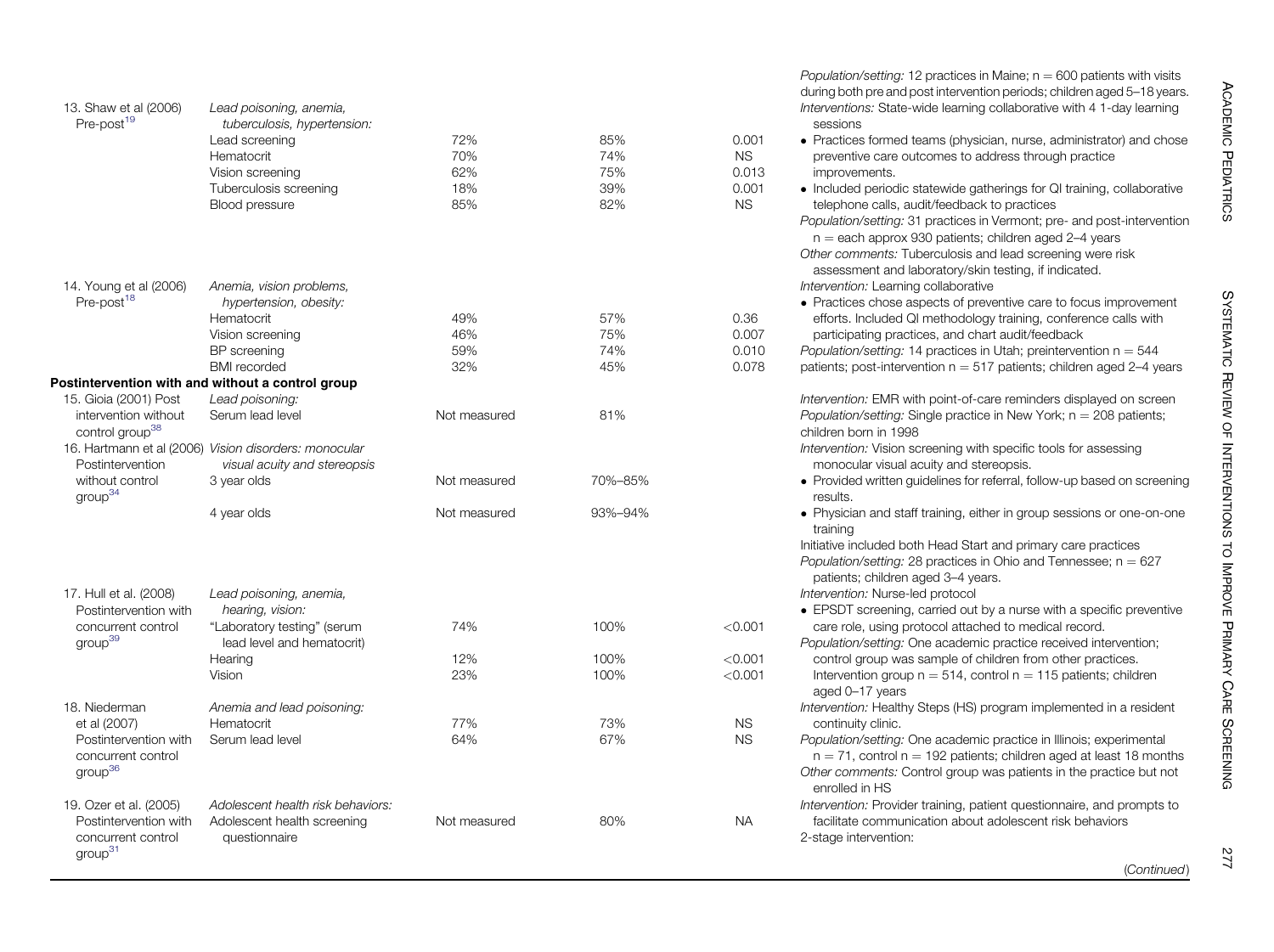| Author, Year, Design                               | Condition(s) Being<br>Screened and<br>Screening Test(s) | Preintervention or<br><b>Control Group Screening</b><br>(% of Patients Screened,<br><b>Unless Otherwise</b><br>Specified) | Postintervention or<br><b>Experimental Group</b><br>Screening (% of<br>Patients Screened,<br><b>Unless Otherwise</b><br>Specified) | Significance<br>Testing (P Value<br><b>Unless Otherwise</b><br>Specified) | Nature of the Intervention, Setting/Population, and Other<br>Comments About the Study                                                                                                                                                                                                                                            |
|----------------------------------------------------|---------------------------------------------------------|---------------------------------------------------------------------------------------------------------------------------|------------------------------------------------------------------------------------------------------------------------------------|---------------------------------------------------------------------------|----------------------------------------------------------------------------------------------------------------------------------------------------------------------------------------------------------------------------------------------------------------------------------------------------------------------------------|
|                                                    | Provider asked about alcohol                            | 67%                                                                                                                       | 82% after Stage 1                                                                                                                  | < 0.01                                                                    | • Stage 1: 8-hour provider training workshop around knowledge and                                                                                                                                                                                                                                                                |
|                                                    | use during visit                                        |                                                                                                                           | 83% after Stage 2                                                                                                                  | < 0.001                                                                   | skills regarding adolescent preventive care<br>• Stage 2: Introduction of patient questionnaire and provider form to                                                                                                                                                                                                             |
|                                                    | Provider counseled on alcohol<br>use during visit       | 59%                                                                                                                       | 77% after Stage 1                                                                                                                  | < 0.01                                                                    | screen for and document discussion and counseling regarding risky<br>behaviors.                                                                                                                                                                                                                                                  |
|                                                    |                                                         |                                                                                                                           | 81% after Stage 2                                                                                                                  | < 0.001                                                                   | Population/setting: 4 practices in California (2 practices received the<br>intervention); experimental $n = 1717$ , control $n = 911$ patients;<br>adolescents aged 14-17 years                                                                                                                                                  |
|                                                    |                                                         |                                                                                                                           |                                                                                                                                    |                                                                           | Other comments: Control practices' screening did not differ over study<br>period                                                                                                                                                                                                                                                 |
| 20. Schonwald et al<br>(2009)<br>Post-intervention | Behavior and development<br>problems:<br><b>PEDS</b>    | Not measured                                                                                                              | 61%                                                                                                                                |                                                                           | <i>Intervention:</i> Implementation of developmental screening using PEDS<br>• 1-hour provider and staff training; physician champion who was<br>available to answer questions from providers and staff.                                                                                                                         |
| without cuncurrent<br>control group <sup>30</sup>  |                                                         |                                                                                                                           |                                                                                                                                    |                                                                           | • Offered as option for referral a second-stage screening service at the<br>practice staffed by an educational specialist                                                                                                                                                                                                        |
|                                                    |                                                         |                                                                                                                           |                                                                                                                                    |                                                                           | Population/setting: 1 practice in Massachusetts; pre-intervention<br>$n = 338$ patients, post-intervention $n = 278$ patients; children aged<br>20-40 months                                                                                                                                                                     |
|                                                    |                                                         |                                                                                                                           |                                                                                                                                    |                                                                           | Other comments: Use of structured developmental assessments was<br>not routine preintervention; authors reported an increase in<br>developmental concerns identified post-intervention (21% vs 26%,<br>$P = 0.05$ ); proportion of children referred for developmental concerns<br>did not change postintervention (10% vs 11%). |
| <b>Time series</b><br>21. Earls et al (2006)       | Developmental problems:                                 |                                                                                                                           |                                                                                                                                    |                                                                           | Intervention: Quality improvement initiative to improve child                                                                                                                                                                                                                                                                    |
| Time series <sup>28</sup>                          | <b>ASQ</b>                                              | 24%                                                                                                                       | 62% at year 2; 76% at                                                                                                              |                                                                           | development services:                                                                                                                                                                                                                                                                                                            |
|                                                    |                                                         |                                                                                                                           | year 5                                                                                                                             |                                                                           | • Practices completed Plan-Do-Study-Act cycles<br>• Emphasized physician champion, workflow map, staff involvement,<br>and periodic data review                                                                                                                                                                                  |
|                                                    |                                                         |                                                                                                                           |                                                                                                                                    |                                                                           | • Part of a larger state-wide initiative that involved state-level policy<br>changes around child developmental services                                                                                                                                                                                                         |
|                                                    |                                                         |                                                                                                                           |                                                                                                                                    |                                                                           | • Population/setting: Several practices in North Carolina; sample size<br>was not reported                                                                                                                                                                                                                                       |
|                                                    |                                                         |                                                                                                                           |                                                                                                                                    |                                                                           | Other comments: No significance testing reported                                                                                                                                                                                                                                                                                 |
| 22. King et al (2010)<br>Time series <sup>24</sup> | Development problems:<br>PEDS or ASO                    | Not measured                                                                                                              | 67% at 1 month;                                                                                                                    |                                                                           | Intervention: Provider and staff education, physician champion<br>identification                                                                                                                                                                                                                                                 |
|                                                    |                                                         |                                                                                                                           | 85% at 9 months                                                                                                                    |                                                                           | • One-day workshop for practice teams. Practices teams were a group<br>of three key stakeholders within each practice (physician champion,<br>staff member, and another person).<br>• AAP-sponsored national pilot project to implement guideline-                                                                               |
|                                                    |                                                         |                                                                                                                           |                                                                                                                                    |                                                                           | adherent developmental screening                                                                                                                                                                                                                                                                                                 |

278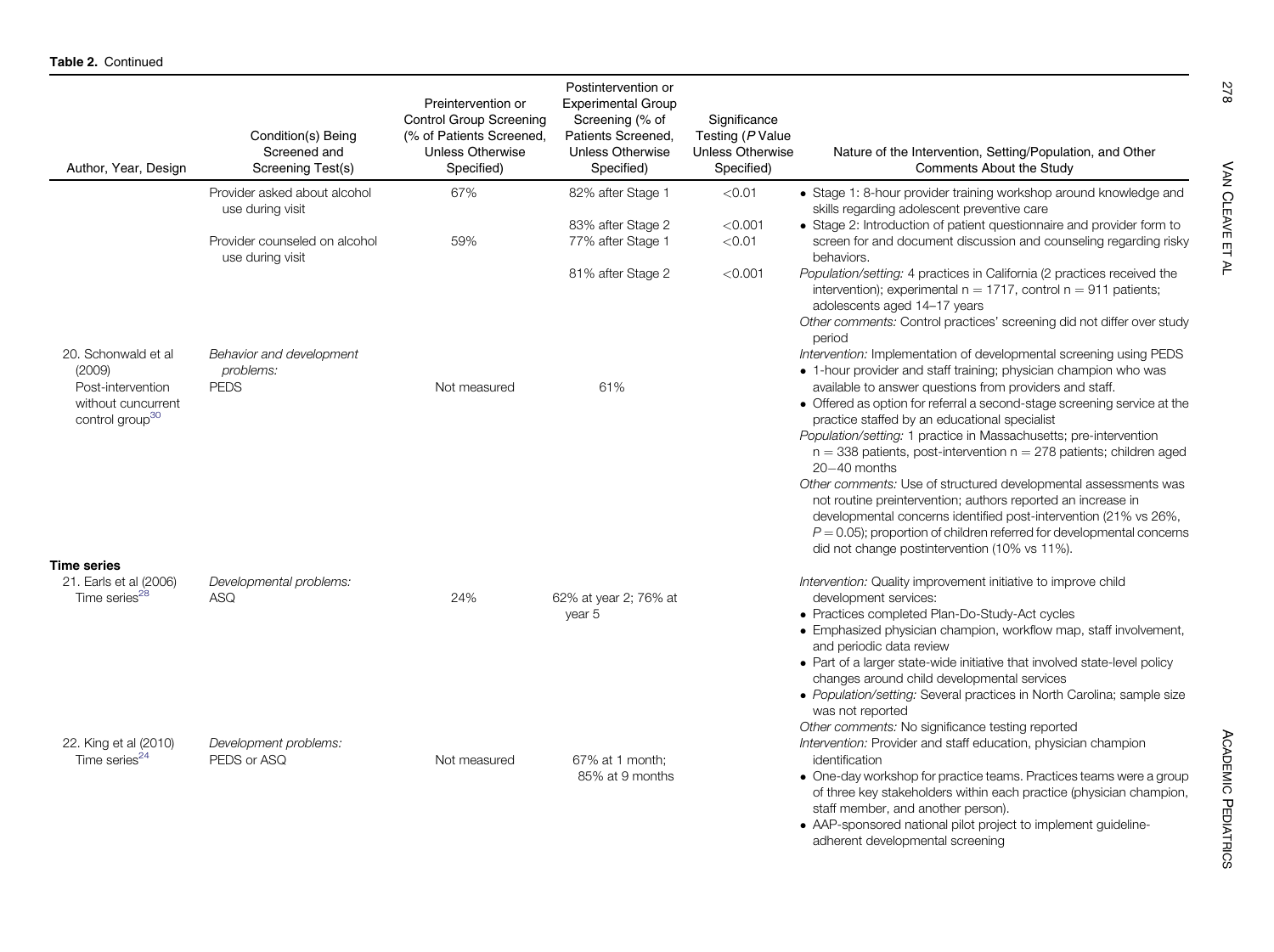| Other comments: No significance testing reported                        |                     |              |                               |                                  |
|-------------------------------------------------------------------------|---------------------|--------------|-------------------------------|----------------------------------|
| Age range of patients was not reported.                                 |                     |              |                               |                                  |
| pediatric patients per month per practice were tracked for 9 months.    |                     |              |                               |                                  |
| Population/setting: 8 practices in Washington state. Chart audits of 20 |                     |              |                               |                                  |
| conditions, including obesity                                           |                     |              |                               |                                  |
| • Coincided with community-level efforts to better manage chronic       |                     |              |                               |                                  |
| to practices                                                            |                     |              |                               |                                  |
| calls, and practice-based coaching in QI, which included on-site visits |                     |              |                               |                                  |
| Practices participated in 3 8-hour training sessions, monthly phone     | at 9 months         |              | documented in chart           |                                  |
| policy-level interventions.                                             | 49% at 1 month; 94% | Not measured | BMI and weight classification | (2009) Time series <sup>26</sup> |
| Intervention: Learning collaborative, combined with community and       |                     |              | Obesity:                      | 23. Pomietto et al               |
| (33%-100%); no significance testing reported                            |                     |              |                               |                                  |
| Other comments: Postintervention screening varied among practices       |                     |              |                               |                                  |
| intervention $n \approx 1020$ children total; children aged 8-36 months |                     |              |                               |                                  |
| Population/setting: 17 practices from 15 states; pre- and post-         |                     |              |                               |                                  |
|                                                                         |                     |              |                               |                                  |

go off-site to complete screening tests.<sup>[30,37,38](#page-12-0)</sup> Furthermore, this finding suggests a "ceiling effect" similar to that found with interventions to increase rates of vaccine coverage and well-child visit attendance. $42,43$ 

The quality of the studies varied, with many using nonrandomized study designs, a limited number of practice sites, and with little account for context of the practices receiving intervention. However, 5 articles reported on randomized trials with consistent positive effects. Most studies were pre-post designs without randomization, and some lacked comparison groups, making it difficult to assess the effect of natural trends over time. Most studies involved multiple practices, but seven studies used only one practice site, limiting the ability to draw conclusions about how broader-based improvement efforts would increase the quality of screening. Because office staff motivation and technological savvy can play a large role in the success of interventions, $44$  practices differing in these contextual factors would likely have different results.

Most interventions were multifaceted, involving several alterations in office workflow, physician and staff education, and changes in staff time allocation. Although multifaceted interventions generally had more success, as did interventions tailored to best fit specific practices, no systematic approach examined which elements provide the greatest benefit, or why the same intervention performed better in some practices than others. Findings from such a systematic approach could be used to design more efficient interventions and advance the field of quality improvement research.

Few studies examined the quality of follow-up care, and few interventions contained elements specifically targeting follow-up of abnormal tests. However, the few studies that did have follow-up as an outcome found 35% to 65% of patients did not receive follow-up care after an abnormal screening result. This finding indicates the need to include outcomes related to follow-up in studies of screening and that measuring screening alone may overestimate changes in identification and treatment of conditions.

We found no studies testing the effects of performance incentives or physician feedback. This strategy has been studied more in adult settings for screening<sup>[9,45](#page-11-0)</sup> and in pediatrics for immunizations, attendance at well-child visits, and management of chronic conditions.<sup>[46](#page-12-0)</sup> Another review of adult cancer screening interventions focused on motivating patients and reducing barriers to care.<sup>[47](#page-12-0)</sup> These reviews found variable effects among similar interventions, with most interventions associated with some increase in screening.

The review has several limitations. Many quality improvement interventions do not reach publication, which could have limited identification of informative studies. The search terms used may not have captured all relevant studies, particularly studies examining quality of followup care, for which search terms were difficult to define. Many studies tested heterogeneous interventions that were modified for each practice; some interventions were multifaceted so that practices could choose specific elements to implement. This so-called "cafeteria" approach makes comparing interventions in separate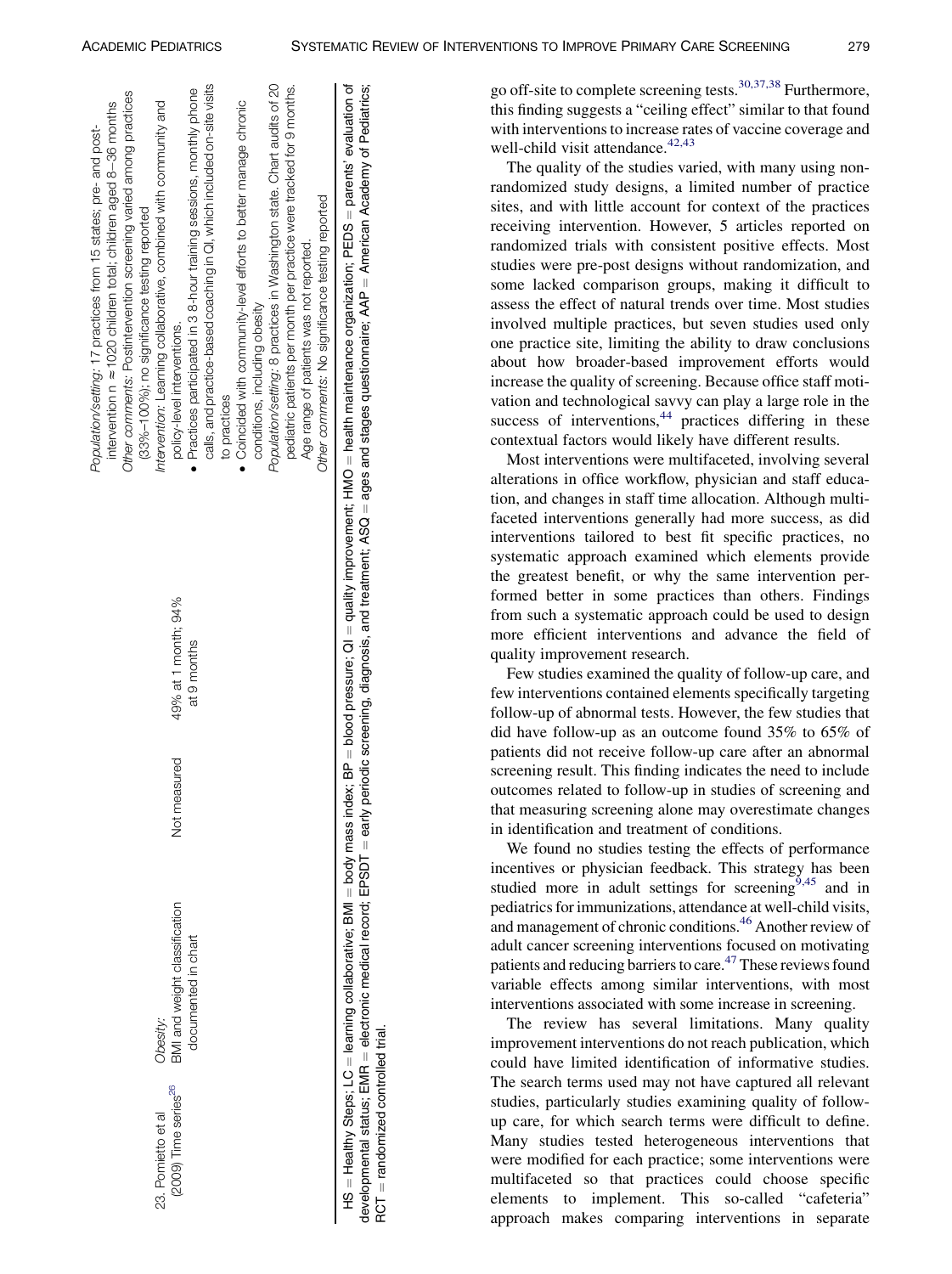<span id="page-11-0"></span>studies difficult and may limit reliability and generalizability. However, tailoring the intervention to the context of the practice likely increased the chance of the desired effect, and is more representative of how it would be applied in actual practice.

### **CONCLUSION**

Although the quality of studies varied, we found a moderate level of evidence that interventions are effective in improving screening in pediatric practices. This review also reveals several avenues for future study that will guide policy makers and practitioners in what specific interventions provide the most value.

Interventions reviewed here appeared to have ceiling effects, which invites the question, given the broad aims of pediatric primary care, what should be the goals for screening, and is there a point of diminishing return in which a practice's extra efforts exceed the value of the gain? Policies around reimbursement based on screening performance should match the right amount of effort to achieve the right rate. Also, improving screening rates from a high baseline will likely require different interventions; near-perfect screening may not be achievable without a large degree of automation and standardization and multiple layers of double-checks performed by nonclinicians or through electronic mechanisms. Finally, when aiming for high proportions of children appropriately screened, defining the right denominator becomes increasingly important and worth measuring accurately and thoughtfully. A denominator measured by well child visits, versus empanelled patients, might drive different interventions with ultimately different outcomes.

No single type of intervention arose as consistently more effective in increasing screening quality, and few authors addressed the critical issue of assuring adequate followup. This review did not identify specific interventions that work better than others; however, multifaceted, practicetailored interventions with ongoing outcome assessment seemed to be effective, and most comprehensively evaluated. Policies supporting such interventions broadly will likely lead to earlier detection and more effective treatment for a large population of children. Quality improvement activities are now required for maintenance of board certification, and many local health systems and payers ask or require practices to participate. Medical societies, such as the American Academy of Pediatrics, can help provide infrastructure to encourage efforts by individual practices.

This review leaves several additional questions: Which components of interventions add to effectiveness, and which are ineffective? What interventions improve follow-up care? How sustainable are the effects of these interventions? Are different interventions more effective for different types of screening procedures (eg, questionnaires versus blood draws)? How is practice context best measured, and how is it associated with the success of interventions? Such future avenues for research will help refine interventions to move toward effective, efficient screening in primary care pediatrics.

### ACKNOWLEDGMENTS

We are grateful to the Maternal and Child Health Bureau, who provided funding for this study (Cooperative agreement #5 U53MC04473-03-00).

#### **REFERENCES**

- 1. Young PC. Prevention: a new focus for the country but old stuff for pediatricians. Acad Pediatr. 2010;10:367–368.
- 2. Committee on Practice and Ambulatory Medicine and Bright Futures Steering Committee. Recommendations for Preventive Pediatric Health Care. Pediatrics. 2007;120:1376.
- 3. Guide to Clinical Preventive Services, 2010–2011. AHRQ Publication No. 10–05145. Rockville, MD: Agency for Healthcare Research and Quality; September 2010. Available at: [http://www.ahrq.gov/](http://www.ahrq.gov/clinic/pocketgd.htm) [clinic/pocketgd.htm.](http://www.ahrq.gov/clinic/pocketgd.htm) Accessed October 26, 2011.
- 4. Mangione-Smith R. Bridging the quality chasm for children: need for valid, comprehensive measurement tools. Arch Pediatr Adolesc Med. 2007;161:909–910.
- 5. Minniear TD, Gilmore B, Arnold SR, et al. Implementation of and barriers to routine HIV screening for adolescents. Pediatrics. 2009; 124:1076–1084.
- 6. Honigfeld L, McKay K. Barriers to enhancing practice-based developmental services. J Dev Behav Pediatr. 2006;27(1 Suppl): S30–S33. discussion S34–37, S50–32.
- 7. Ayres CG, Griffith HM. Perceived barriers to and facilitators of the implementation of priority clinical preventive services guidelines. Am J Manag Care. 2007;13:150–155.
- 8. Klabunde CN, Lanier D, Breslau ES, et al. Improving colorectal cancer screening in primary care practice: innovative strategies and future directions. J Gen Intern Med. 2007;22:1195–1205.
- 9. Hulscher ME, Wensing M, Grol RP, et al. Interventions to improve the delivery of preventive services in primary care. Am J Public Health. 1999;89:737–746.
- 10. Forrest CB, Simpson L, Clancy C. Child health services research. Challenges and opportunities. JAMA. 1997;277:1787–1793.
- 11. Maternal and Child Health Bureau. Achieving and measuring success: A national agenda for children with special health care needs. Available at: [http://www.mchb.hrsa.gov/programs/specialneeds/](http://www.mchb.hrsa.gov/programs/specialneeds/achievingsuccess.html) [achievingsuccess.html.](http://www.mchb.hrsa.gov/programs/specialneeds/achievingsuccess.html) Accessed March 1, 2011.
- 12. Kuhlthau KA, Bloom S, Van Cleave J, et al. Evidence for familycentered care for children with special health care needs: a systematic review. Acad Pediatr. 2011;1:136–143.
- 13. Bloom S, Kuhlthau K, Van Cleave J, et al. Health care transition for youth with special health care needs. Journal of Adolescent Health. March 23 2012. [Epub ahead of print.]
- 14. Homer CJ, Klatka K, Romm D, et al. A review of the evidence for the medical home for children with special health care needs. Pediatrics. 2008;122:e922–e937.
- 15. Newacheck PW, Houtrow AJ, Romm DL, et al. The future of health insurance for children with special health care needs. Pediatrics. 2009;123:e940–e947.
- 16. W.K. Kellogg Foundation. Logic Model Development Guide. January, 2004. Available at: [http://www.wkkf.org/knowledge-center/publications](http://www.wkkf.org/knowledge-center/publications-and-resources.aspx)[and-resources.aspx](http://www.wkkf.org/knowledge-center/publications-and-resources.aspx). Accessed April 21, 2010.
- 17. Committee on Quality of Health Care in America, Institute of Medicine. Crossing the Quality Chasm: A New Health System for the 21st Century. Washington, DC: National Academies Press; 2001.
- 18. Young PC, Glade GB, Stoddard GJ, et al. Evaluation of a learning collaborative to improve the delivery of preventive services by pediatric practices. Pediatrics. 2006;117:1469–1476.
- 19. Shaw JS, Wasserman RC, Barry S, et al. Statewide quality improvement outreach improves preventive services for young children. Pediatrics. 2006;118:e1039–e1047.
- 20. Margolis PA, Lannon CM, Stuart JM, et al. Practice based education to improve delivery systems for prevention in primary care: randomised trial. BMJ. 2004;328:388.
- 21. Lannon CM, Flower K, Duncan P, et al. The Bright Futures Training Intervention Project: implementing systems to support preventive and developmental services in practice. Pediatrics. 2008;122:e163–e171.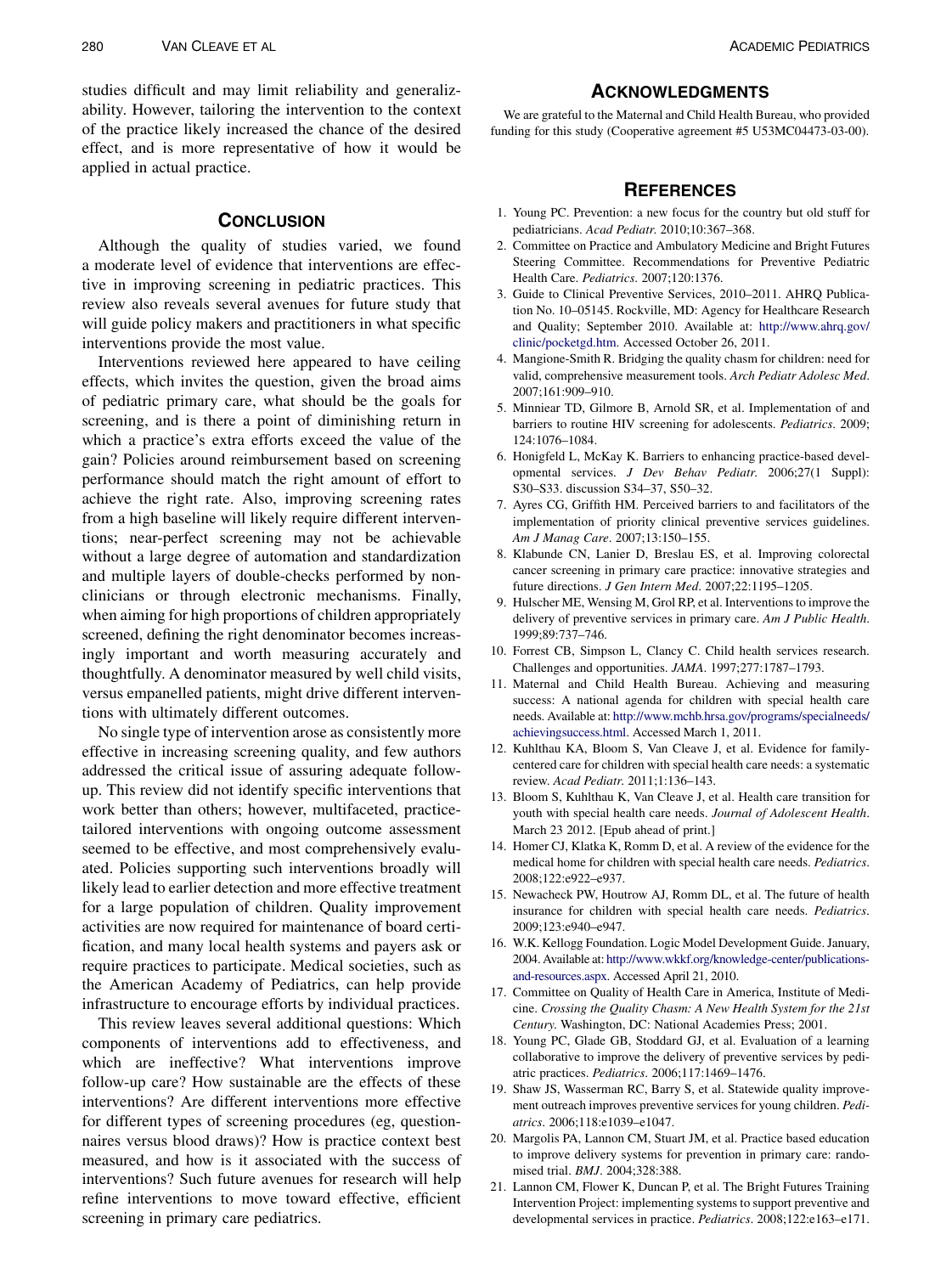- <span id="page-12-0"></span>22. Bordley WC, Margolis PA, Stuart J, et al. Improving preventive service delivery through office systems. Pediatrics. 2001;108:E41.
- 23. Shafer MA, Tebb KP, Pantell RH, et al. Effect of a clinical practice improvement intervention on Chlamydial screening among adolescent girls. JAMA. 2002;288:2846–2852.
- 24. King TM, Tandon SD, Macias MM, et al. Implementing developmental screening and referrals: lessons learned from a national project. Pediatrics. Feb;125:350-360.
- 25. Polacsek M, Orr J, Letourneau L, et al. Impact of a primary care intervention on physician practice and patient and family behavior: keep ME Healthy—the Maine Youth Overweight Collaborative. Pediatrics. 2009;123(suppl 5):S258–S266.
- 26. Pomietto M, Docter AD, Van Borkulo N, et al. Small steps to health: building sustainable partnerships in pediatric obesity care. Pediatrics. 2009;123(suppl 5):S308–S316.
- 27. Scholes D, Grothaus L, McClure J, et al. A randomized trial of strategies to increase chlamydia screening in young women. Prev Med. Oct 2006;43:343–350.
- 28. Earls MF, Hay SS. Setting the stage for success: implementation of developmental and behavioral screening and surveillance in primary care practice—the North Carolina Assuring Better Child Health and Development (ABCD) Project. Pediatrics. 2006;118:e183–e188.
- 29. Tebb KP, Wibbelsman C, Neuhaus JM, et al. Screening for asymptomatic Chlamydia infections among sexually active adolescent girls during pediatric urgent care. Arch Pediatr Adolesc Med. 2009;163: 559–564.
- 30. Schonwald A, Huntington N, Chan E, et al. Routine developmental screening implemented in urban primary care settings: more evidence of feasibility and effectiveness. Pediatrics. 2009;123:660–668.
- 31. Ozer EM, Adams SH, Lustig JL, et al. Increasing the screening and counseling of adolescents for risky health behaviors: a primary care intervention. Pediatrics. 2005;115:960–968.
- 32. Dunlop AL, Leroy Z, Trowbridge FL, et al. Improving providers' assessment and management of childhood overweight: results of an intervention. Ambul Pediatr. 2007;7:453–457.
- 33. Applegate H, Kelley ML, Applegate BW, et al. Clinical case study: pediatric residents' discussions of and interventions for children's behavioral and emotional problems. J Pediatr Psychol. 2003;28: 315–321.
- 34. Hartmann EE, Bradford GE, Chaplin PK, et al. Project Universal Preschool Vision Screening: a demonstration project. Pediatrics. 2006;117:e226–e237.
- 35. Minkovitz CS, Hughart N, Strobino D, et al. A practice-based intervention to enhance quality of care in the first 3 years of life: the Healthy Steps for Young Children Program. JAMA. 2003;290: 3081–3091.
- 36. Niederman LG, Schwartz A, Connell KJ, et al. Healthy Steps for Young Children program in pediatric residency training: impact on primary care outcomes. Pediatrics. 2007;120:e596-e603.
- 37. Adams WG, Mann AM, Bauchner H. Use of an electronic medical record improves the quality of urban pediatric primary care. Pediatrics. 2003;111:626–632.
- 38. Gioia PC. Quality improvement in pediatric well care with an electronic record. Proc AMIA Symp. 2001;209–213.
- 39. Hull PC, Husaini BA, Tropez-Sims S, et al. EPSDT preventive services in a low-income pediatric population: impact of a nursing protocol. Clin Pediatr (Phila). 2008;47:137–142.
- 40. Block B, Szekely K, Escobar M. Difficulties in evaluating abnormal lead screening results in children. J Am Board Family Pract. 1996; 9:405–410.
- 41. Holden DJ, Jonas DE, Porterfield DS, et al. Systematic review: enhancing the use and quality of colorectal cancer screening. Ann Intern Med. 18;152:668–676.
- 42. Hambidge SJ, Davidson AJ, Phibbs SL, et al. Strategies to improve immunization rates and well-child care in a disadvantaged population: a cluster randomized controlled trial. Arch Pediatr Adolesc Med. 2004;158:162–169.
- 43. Baker AM, McCarthy B, Gurley VF, et al. Influenza immunization in a managed care organization. J Gen Intern Med. 1998;13: 469–475.
- 44. Feifer C, Nemeth L, Nietert PJ, et al. Different paths to high-quality care: three archetypes of top-performing practice sites. Ann Fam Med. 2007;5:233–241.
- 45. Sabatino SA, Habarta N, Baron RC, et al. Interventions to increase recommendation and delivery of screening for breast, cervical, and colorectal cancers by healthcare providers systematic reviews of provider assessment and feedback and provider incentives. Am J Prev Med. 2008;35(1 suppl):S67–S74.
- 46. Chien AT, Conti RM, Pollack HA. A pediatric-focused review of the performance incentive literature. Curr Op Pediatr. 2007;19:719–725.
- 47. Baron RC, Rimer BK, Breslow RA, et al. Client-directed interventions to increase community demand for breast, cervical, and colorectal cancer screening a systematic review. Am J Prev Med. 2008; 35(1 suppl):S34–S55.